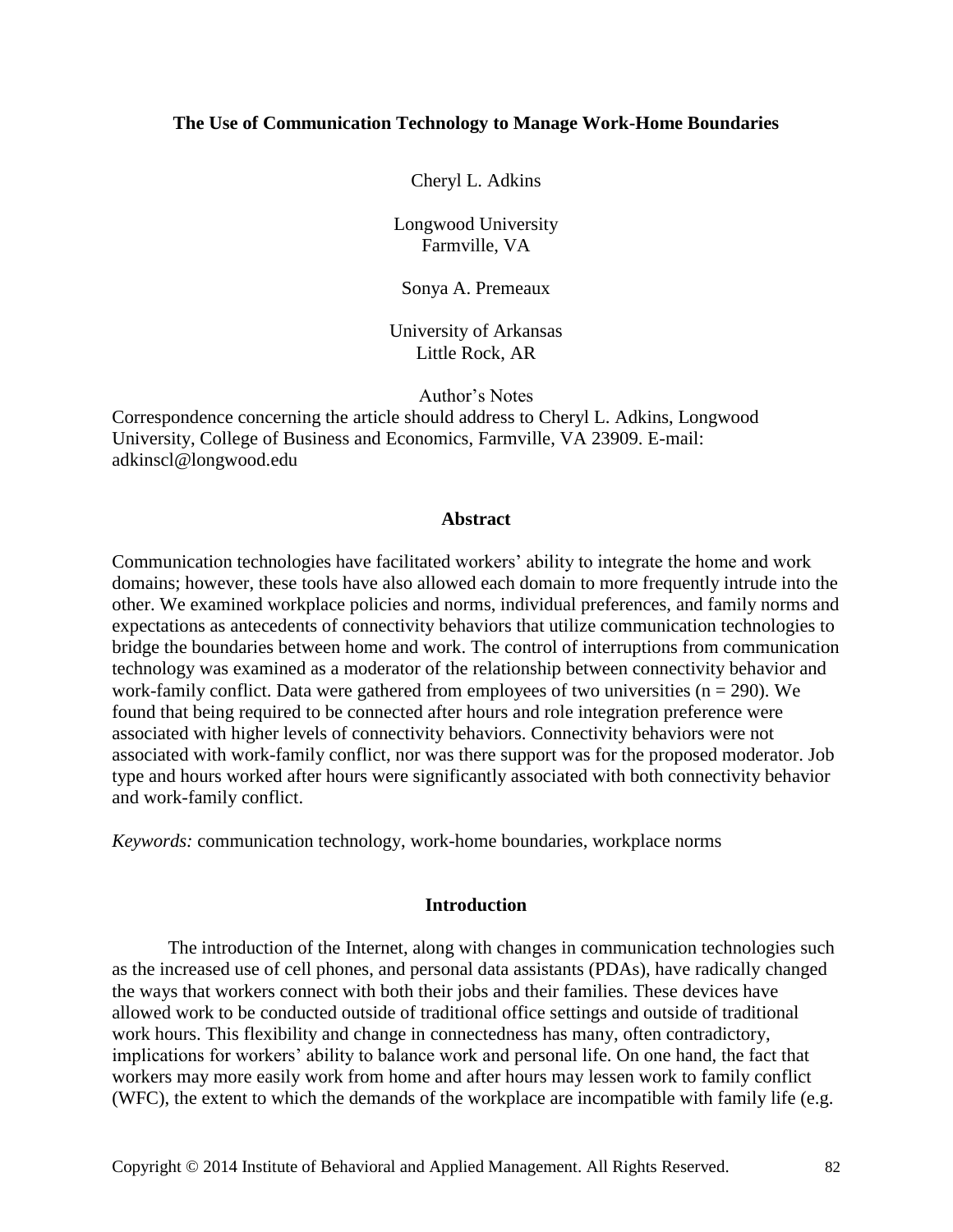Greenhaus and Beutell,1985). For example, a worker may work in the evening after taking time out from the work day to attend a child's school play, work from home while waiting for home repairs, or routinely work from home in the afternoons after the end of a child's school day. Thus, the Internet and new communication technologies may greatly facilitate a worker's ability to balance work and their personal life.

Paradoxically, however, connectedness may increase WFC as work can intrude into the home domain even more. Organizations may expect workers to be constantly connected to work even in jobs which traditionally have not required workers to be "on call." In some workplaces, informal norms may create expectations that workers check e-mail in the evenings, on weekends, and even while on vacation. Other organizations may provide cell phones or PDAs and require that workers be available after hours. Thus, the use of communication technologies for crossing boundaries between work and home presents a double-edged sword with respect to WFC. The purpose of this study is to examine antecedents of the use of communication technologies to cross the boundaries between work and home consistent with Boswell and Olson-Buchanan's (2007) call to build upon their work and examine additional antecedents, and to examine the relationship between after-hours connectivity and WFC. We will begin by defining WFC, describing the boundaries between home and work, and discussing how the Internet and communication technologies may facilitate crossing, and even blurring, the boundaries. We will then present antecedents to the use of "technology-mediated devices" (Richardson & Rothstein, 2008) to communicate with members of one domain while in another thus crossing the boundaries between work and home. Our investigation focuses on the use of technology to conduct work during "non-work" hours.

# **The Domains of Work and Home and the Boundaries between Them**

WFC is formally defined as interrole conflict that results when an individual's participation in the work role interferes with participation in the family role (Greenhaus & Beutell, 1985). Thus, WFC occurs when the demands of the workplace interfere with the worker's ability to respond to the demands of family life. Researchers have examined a range of factors that may lead to WFC (including work schedule, family responsibilities, and job characteristics) and a range of outcomes of WFC (including job satisfaction, organizational commitment, and turnover; see Eby, Casper, Lockwood, Bordeaux, & Brinley, 2005 for a review).

Recently, researchers have examined the ways workers establish and maintain boundaries between work and home. Boundary theory (Ashforth, Kreiner, & Fugate, 2000) describes individuals as creating boundaries between work and home that are defined by both time and location. Examples of temporal boundaries are the traditional nine-to-five work day, or the hours set apart to work at home in the evening. Boundaries of location are exemplified by an individual physically going to an office away from the home, or by retreating to a home office. The boundaries between home and work may create an environment that is segmented, with the work environment distinct from the home environment in terms of time and location, or integrated with an employee working from home and interspersing family concerns with work. Kreiner (2006) found that fit between the employee's preferences for segmentation and the degree of segmentation provided by the company, for example a job that allows the employee to leave work issues behind when he/she goes home, was associated with lower levels of WFC. Further, he found that WFC was lower even as the degree of segmentation provided by the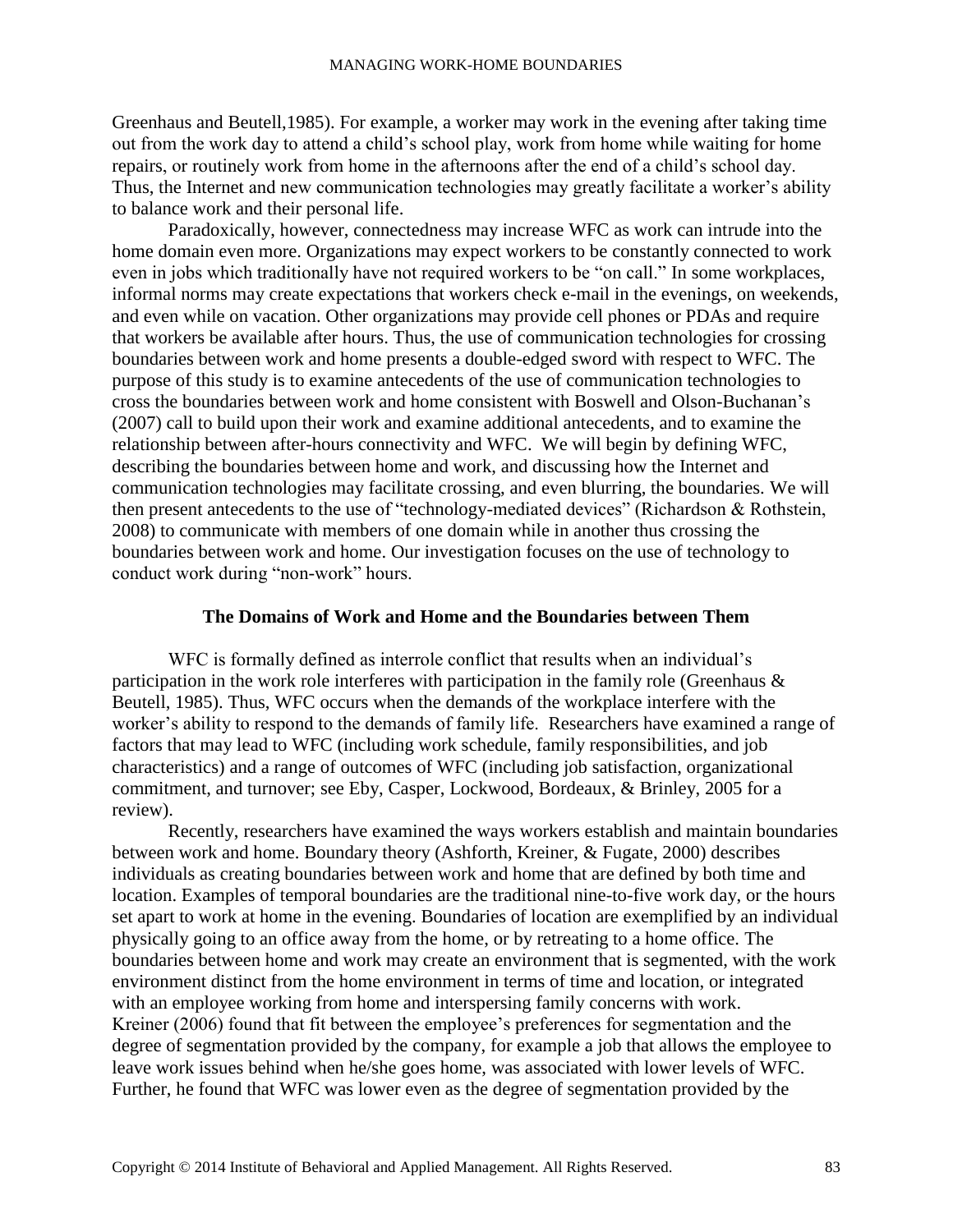company exceeded that desired by the employee. Kreiner, Hollensbe, and Sheep (2009) studied the tactics that members of the clergy used to manage the boundaries between home and work and found different preferences for integration versus segmentation and distinctive tactics for managing boundaries. Kossek, Lautsch, and Eaton (2006) found that employees' level of wellbeing increased with greater levels of control over where and how work was performed and higher degrees of segmentation. Kossek, Ruderman, Braddy, and Hannum (2012) found that individuals varied greatly on their approach to managing the work-home boundary. They found that cross-role interruption behaviors, perceived control of boundaries, and identity centrality of work and family roles were the three primary characteristics associated with boundary management.

The degree of segmentation versus integration is determined by the demands and policies of the workplace, and by individual preferences (Ashforth, et al., 2000). For example, an employee who works predetermined hours in a workplace away from home has a high degree of segmentation between the home and the work roles. At the other end of the spectrum, the employee who works from home and who is able to interrupt the flow of work to respond to a child's needs has a high degree of integration between the roles. Thus, depending on workplace demands and policies as well as individual preferences, the degree of a worker's work-life integration may fall anywhere along the integration-segmentation continuum. The Internet and other technology mediated devices may facilitate the transitions between boundaries or even blur the boundaries between work and home. In situations of high segmentation a worker may use a cell phone to call home on the way from work to ease the transition between home and work. In situations of higher integration, a worker may use e-mail to remain in contact with the workplace while staying at home with a sick child. However, in integrated roles, the use of the Internet and other communication technology may lead to blurring of the boundaries and ultimately to employee stress (e.g. Desrochers & Sargent, 2004)

Similar to boundary theory, Clark (2000) developed work-family border theory to "explain how individuals manage and negotiate the work and family spheres and the borders between them in order to attain balance" (Clark, 2000, p. 750). Clark described borders as the "lines of demarcation between domains" and noted that they can be physical, temporal, or psychological. She noted that borders may vary in permeability, flexibility, blending, and strength. Permeability is described as "the degree to which elements from other domains may enter" (Clark, 2000, p. 756), and flexibility as "the extent to which a border may contract or expand, depending on the demands of one domain or the other" (Clark, 2000, p. 757). Borderkeepers, influential domain members (for example, supervisors and spouses), impact border flexibility as they apply their own ideas of what constitutes work and family, and as they protect domains and borders. Border-keepers' awareness of the demands of the other domain and their commitment to the border-crosser impact work-family balance, as do domain differences and communication patterns. However, they may also increase the flexibility and permeability of the borders beyond the desire of the worker, for example when workplace rules or norms dictate that he/she check e-mail in the evening, or be available by cell phone during vacations.

### **A Model of Connectivity Behavior to Cross Boundaries**

Scholars addressing boundary theory indicate that the degree of segmentation versus integration a worker faces stems from workplace policies and norms, his/her own role integration preferences, and the expectations and preferences of other family members (Ashforth et al.,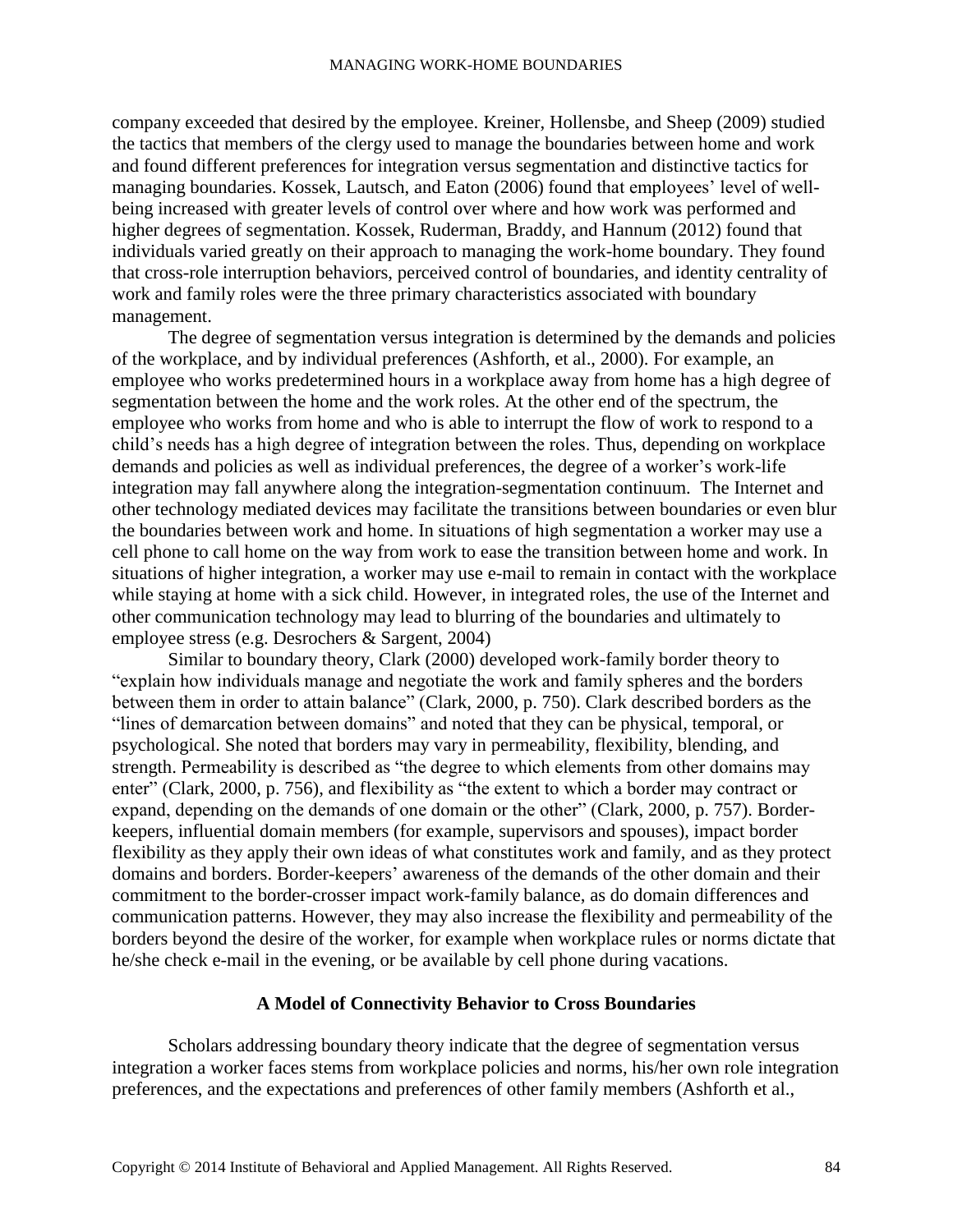2000). Border theory similarly proposes that the extent to which an individual is a central participant in a domain will determine the influence he/she has over the borders of the domain. Border theory further suggests that the degree of domain members' awareness of the worker's other domains and commitment to the worker will influence WFC (Clark, 2000). Thus, both border and boundary theory suggest that there are distinct borders and boundaries between work and home, and that the formal policies and norms of the organization, individual role integration preferences, and family norms and expectations all influence the ease with which an individual may move between the domains and, ultimately, that individual's level of WFC. The use of communication technologies may ease the individual's movement between domains, but when used to a high degree may blur the boundaries between home and work, especially if the individual prefers a low level of integration between the domains. We thus propose that workplace policies and norms, individual preferences regarding segmentation versus integration, and family norms and expectations are all antecedents of the use of Work Connectivity Behavior After-hours (WCBA; Richardson & Benbunan-Fich, 2011) to cross or even blur the borders between the domains of work and life. Connectivity behavior may be defined as using technology such as cell phones, smart-phones, and e-mail to remain connected to the workplace outside of regular working hours. Each of the antecedents is discussed below.

# **Antecedents of Work Connectivity Behavior After-Hours**

# **Workplace Policies and Norms**

Workplace policies and subjective norms about communication technology use play a role in workers' WCBA. Employers may have formal policies requiring that employees be oncall during certain periods. Beyond formal policies are subjective norms. Simply having communication devices supplied by the employer may both add formal work rules and extend a subjective norm. When companies provide workers with communication devices they create the expectation that employees will be continuously available. In a study of "work-extending technology" one participant observed, "I believe that while technology has increased the ability to work from the home and outside regular business hours, it has also increased the expectation that you do so." (Towers, Duxbury, Higgins, & Thomas, 2006, p. 615). Empirical research supports this argument. Richardson and Benbunan-Fich (2011) explored the impact of organizational distribution of wireless email devices and laptops on WCBA. Results showed that when the communication device was provided or paid for by the employer, employees used the device more often and for longer periods of time than they would have otherwise.

The study also explored the effects of subjective norms on CB. A subjective norm is "a person's perception that most people who are important to him think he should or should not perform the behavior in question" (Fishbein & Ajzen, 1975, p. 302). In regard to WCBA, subjective norms guide workers in their beliefs about whether they should be accessible to colleagues after work hours. Subjective norms may impact WCBA independent of whether the technology was provided by the employer or the personal property of the employee. Richardson and Benbunan-Fich (2011) found that subjective norms about connectivity did positively impact both frequency and duration of WCBA. When workers believed they were expected to respond to colleagues during non-work hours, they were more likely to do so. Further, workers have been shown to match their communication technology use to that of their supervisors and to their perceptions of organizational norms (Turner, Grube, Tinsley, Lee, & O'Pell, 2006). Moreover,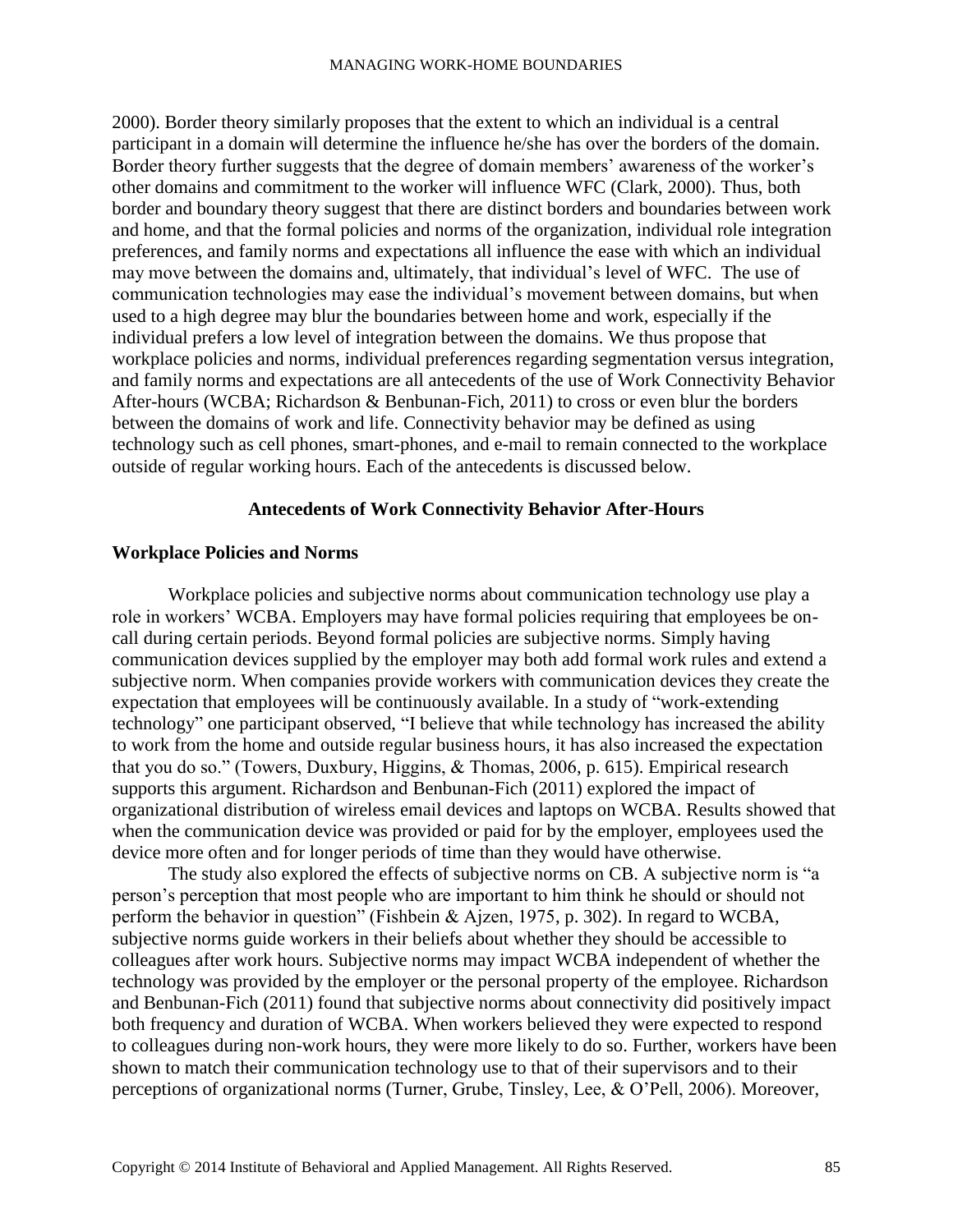supervisors' ratings of workers' performance seem to be positively influenced by workers' technology use (Turner, et al., 2006). We thus propose that:

**H1a** Workplace norms that encourage communication between work and home will be associated with higher levels of connectivity behavior.

**H1b** A requirement to be connected after hours will be associated with higher levels of connectivity behavior.

**H1c** Communication devices provided by the organization will be associated with higher levels of connectivity behavior.

# **Individual Role Integration Preferences**

As noted, workers differ in their preferences for segmentation versus integration of the domains of work and life (Ashforth et al., 2000). One way individual preferences are manifest is in the workers' use of communication technologies to remain connected to the workplace and in their actual patterns of connection. For example, Golden and Geisler (2007) investigated how workers used PDAs to manage the boundary between work and home. Participants used their PDAs in very distinct patterns ranging from segregating to fully integrating work and personal life. Their results indicate that individuals have diverse and sometimes contradictory goals for boundary management and these goals can vary even within individuals. Research has shown that an individual's tendency toward multitasking, and personal innovativeness with information technology are positively correlated with WCBA (Richardson & Benbunan-Fich, 2011). Further, workers with high ambition and job involvement (Boswell & Olson-Buchanan, 2007), as well as those with strong role identity (Olson-Buchanan & Boswell, 2006), are more likely to use communication technologies that allow role integration. This line of research suggests that individual preferences for role integration are likely to lead to greater WCBA use as individuals enact behaviors that accommodate their desire for fluid work-home boundaries. Thus, we propose that:

**H2** Individual preferences for role integration will be positively associated with higher levels of connectivity behavior.

### **Family Norms and Expectations**

Perceptions about subjective norms can be extended to family members who are home border-keepers, making their expectations important considerations in workers' boundary spanning behaviors. While the use of communication technologies may lead to positive outcomes due to greater flexibility in work-life borders, if family members react negatively to these blurred boundaries, undesirable outcomes are likely. According to Clark (2000), borderkeepers use their own experiences to define the work and family domains, leading some to carefully guard work-family borders which may result in decreased border flexibility thus impeding workers' ability to manage borders.

In Towers and colleagues' (2006) study on "work extending technology" the majority of respondents perceived that their families understand their need to use these technologies to work during family time; however, a substantial number also stated that their families did not like it. The mixed reactions are to be expected given the mixed results of technology's impact on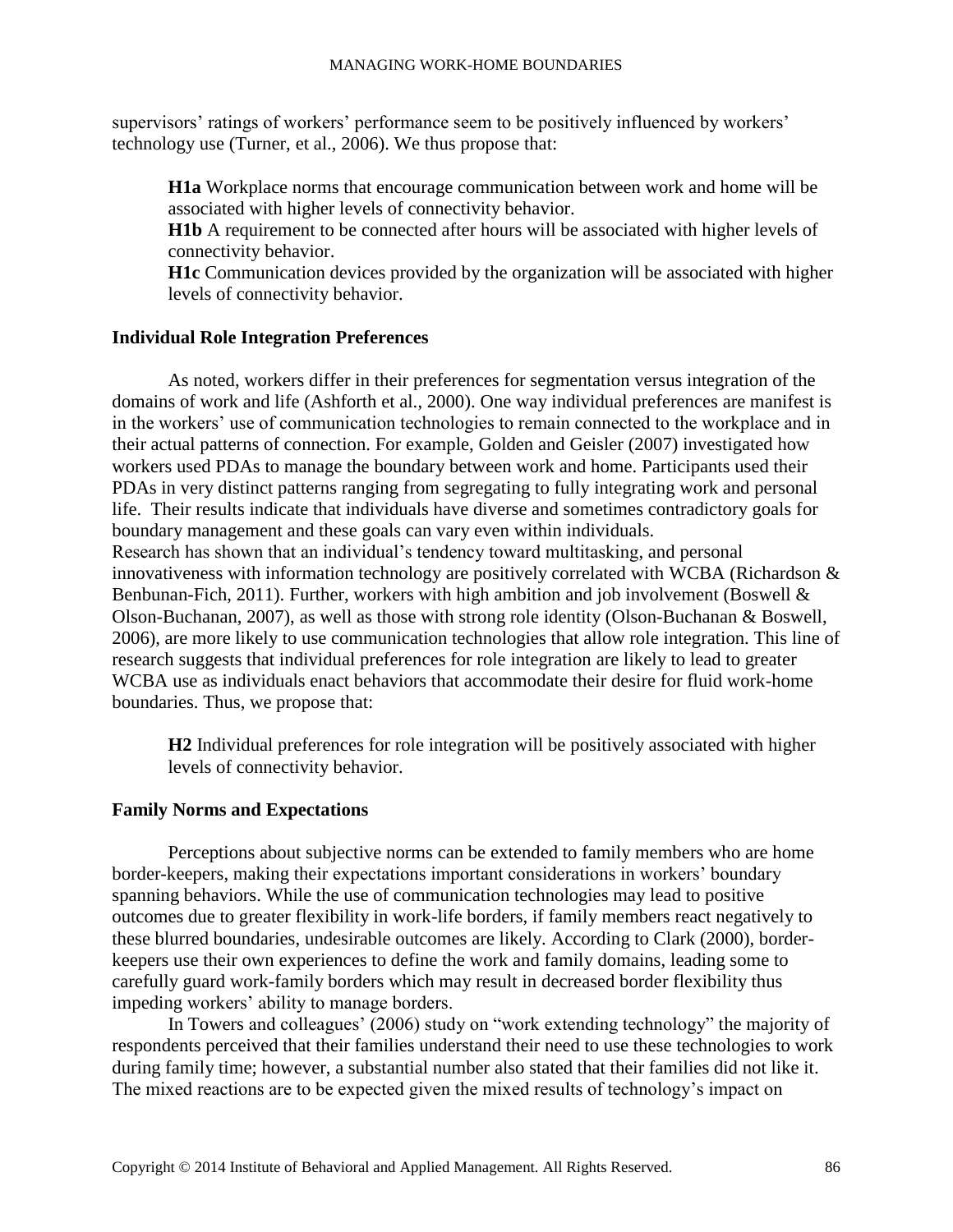participants' home lives. On a positive note, respondents identified benefits including their ability to work overtime at home rather than at work, to work from home while meeting family responsibilities, and improved work-family balance. On the down side, they reported that time was given to work instead of family and the devices were seen as intrusive. Similarly, Batt and Valcour (2003) found that technology facilitates workers' ability to juggle work and family, but at the same time it increases disruptions in the family domain.

It appears then that when it comes to workers' home lives, communication technology devices both allow workers more time to attend to family issues and allow work to more frequently encroach on family time. As workers struggle with balancing the use of communication devices for work with being present while at home, employees and borderkeepers alike have tried to regulate when and where connectivity is acceptable. Some families maintain strict boundaries between work and home, with workers turning their communication devices off when they don't want to be interrupted, leaving them behind, or simply not answering them (Wajcman, Bittman & Brown, 2008). These results indicate that just as subjective norms guide employees' beliefs about the need to be accessible to colleagues (Richardson & Benbunan-Fich, 2011), they may also guide their beliefs about *not* being accessible at certain times and/or in certain places. The theory of reasoned action (Fishbein & Ajzen, 1975) suggests that if an individual perceives that his/her family expects him/her to curtail WCBA involving work while in the family domain, the individual is more likely to do so. We propose that:

**H3** Family norms favoring a low degree of integration between work and home will be negatively associated with connectivity behaviors from work to home.

### **Relationship between Connectivity Behaviors and Work-Family Conflict**

Although we argued that communication technologies can reduce and/or exacerbate WFC, the empirical investigation of the relationship between communication technology use and WFC to date suggests that WCBA is more likely to increase WFC (Batt & Valcour, 2003; Boswell & Olson-Buchanan, 2007; Chelsey, 2005; Olson-Buchanan & Boswell, 2006). Communication technologies create flexibility and efficiency by allowing workers to complete work at home, but at the same time increase disruptions in the family domain (Batt & Valcour, 2003). When engaged in WCBA, individuals are physically or psychologically unavailable to participate in non-work activities (Fenner & Renn, 2004). As WCBAs increase access to employees when they are away from work, stress and resentment are to be expected. Thus,

**H4** Using connectivity behaviors to conduct work during non-work times will be associated with higher levels of WFC.

# **Potential Moderator**

One consideration in whether the Internet and other communication technologies exacerbate or ameliorate WFC is the controllability of interruptions. Control is one's perception of the degree of influence one has over some facet of one's environment. For example, the use of e-mail and other online features to remain connected to the workplace may be less intrusive than the use of cell phones and pagers. While the employee may easily check the former at a time of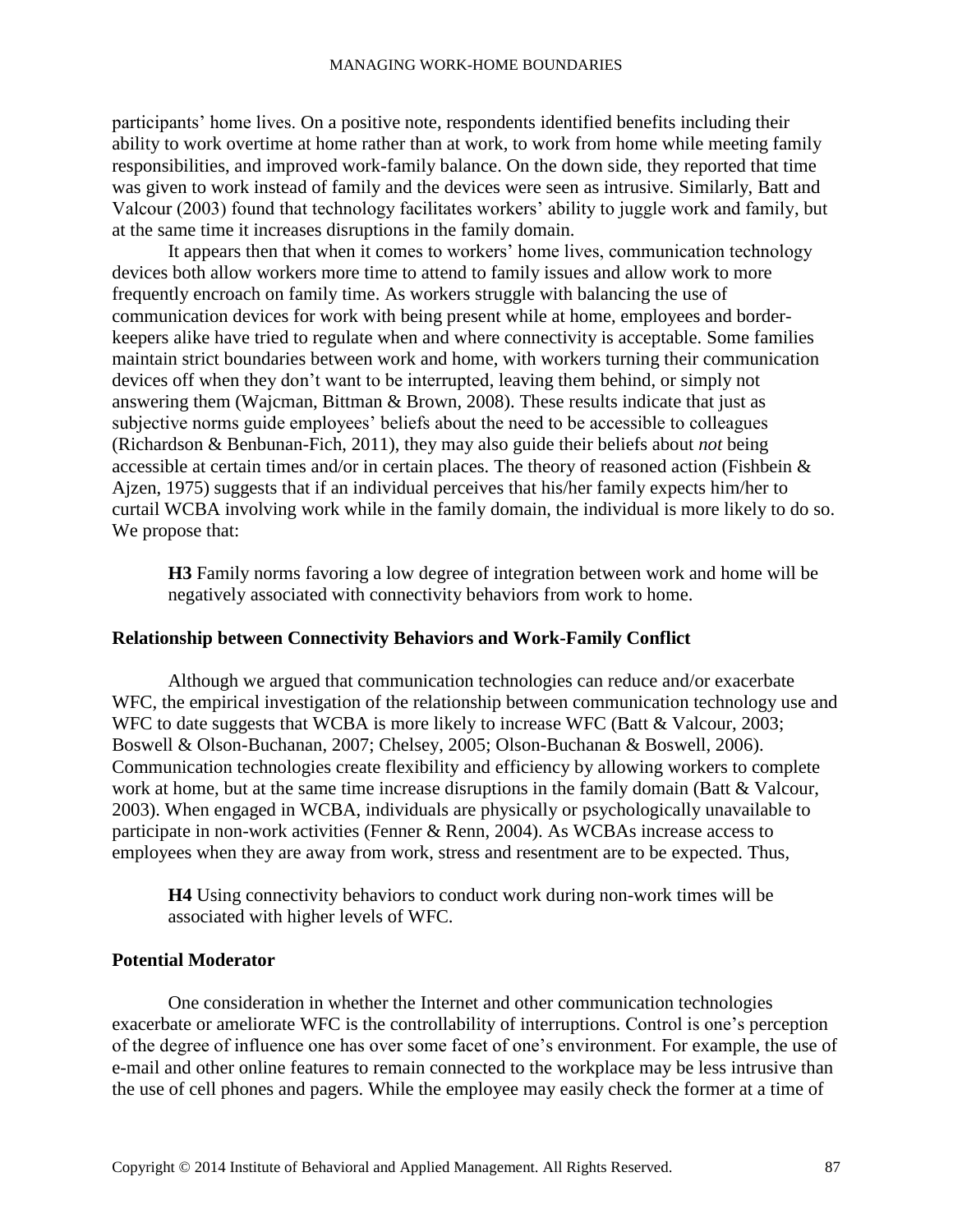his/her choosing, leading to greater feelings of control, the latter are thought to demand more immediate attention and may lead workers to feel less in control. Thus, we propose that the effects of WCBA on WFC are moderated by the control of interruptions from communication technology devices.

Scholars have studied control in prior WFC research finding positive effects. Higher job control has been linked to lower WFC (Grönlund, 2007; Heponiemi, Elovainio, Pekkarinen, Sinervo, & Kouvonen, 2008; Kossek, et al., 2006) and control over work hours has been shown to moderate the relationship between long work hours and work interference with family (Hughes & Parkes, 2007). We expect control over interruptions from communication technologies to play a similar role here. That is, when employees exert control over their WCBA by limiting interruptions, some of the conflicts between home and work related to WCBA can be assuaged.

Workers often attempt to control what passes through work/life boundaries, allowing more or less spillover via WCBA, depending on their personal preferences. Mobile phone users have been shown to exert control over the boundary between work and home by turning off, leaving behind, or not answering the cell phone when they do not want to be interrupted (Wajcman et al., 2008). Additionally, workers may choose not to give out their phone numbers, stick to using the phone only during certain times, or not using them at all outside of normal work hours (Towers et al., 2006). Golden and Geisler (2007) have, in essence, postulated that the spirit of the PDA is control. In an investigation of how mobile technology is used to increase boundary permeability, respondents who reported not using these technologies on nights and weekends indicated that they deliberately chose not to do so in order to maintain boundaries for health and family reasons (Towers et al., 2006). We expect individuals' control of interruptions from communication technologies to moderate the relationship between WCBA and WFC. When an individual exerts control over interruptions from communication technologies, he/she is less likely to experience negative effects and more likely to experience positive effects from WCBA on WFC. Conversely, inability or unwillingness to control these interruptions will exacerbate negative outcomes of WCBA on WFC and will ameliorate positive effects. We propose that:

**H5** The extent to which employees control interruptions from work to home will moderate the relationship between connectivity behaviors and work-family conflict such that greater control will weaken the relationship between connectivity behaviors and work-family conflict.

### **Methods**

### **Procedure and Sample**

Faculty and staff of two public universities, both in the south, were solicited to participate in an on-line survey via the universities' email systems. An email was sent to all employees of the universities explaining the purpose of the survey, providing a URL link to the web-based questionnaire, and assuring confidentiality of responses. Individuals who completed the survey were invited to enter into a drawing for a small cash prize. Names and email addresses of respondents who chose to enter the drawing were collected separately from the survey responses to maintain anonymity. We received 120 responses from one university and 170 from the second for a total sample size of 290. Response rates for the two universities were 14.87 percent and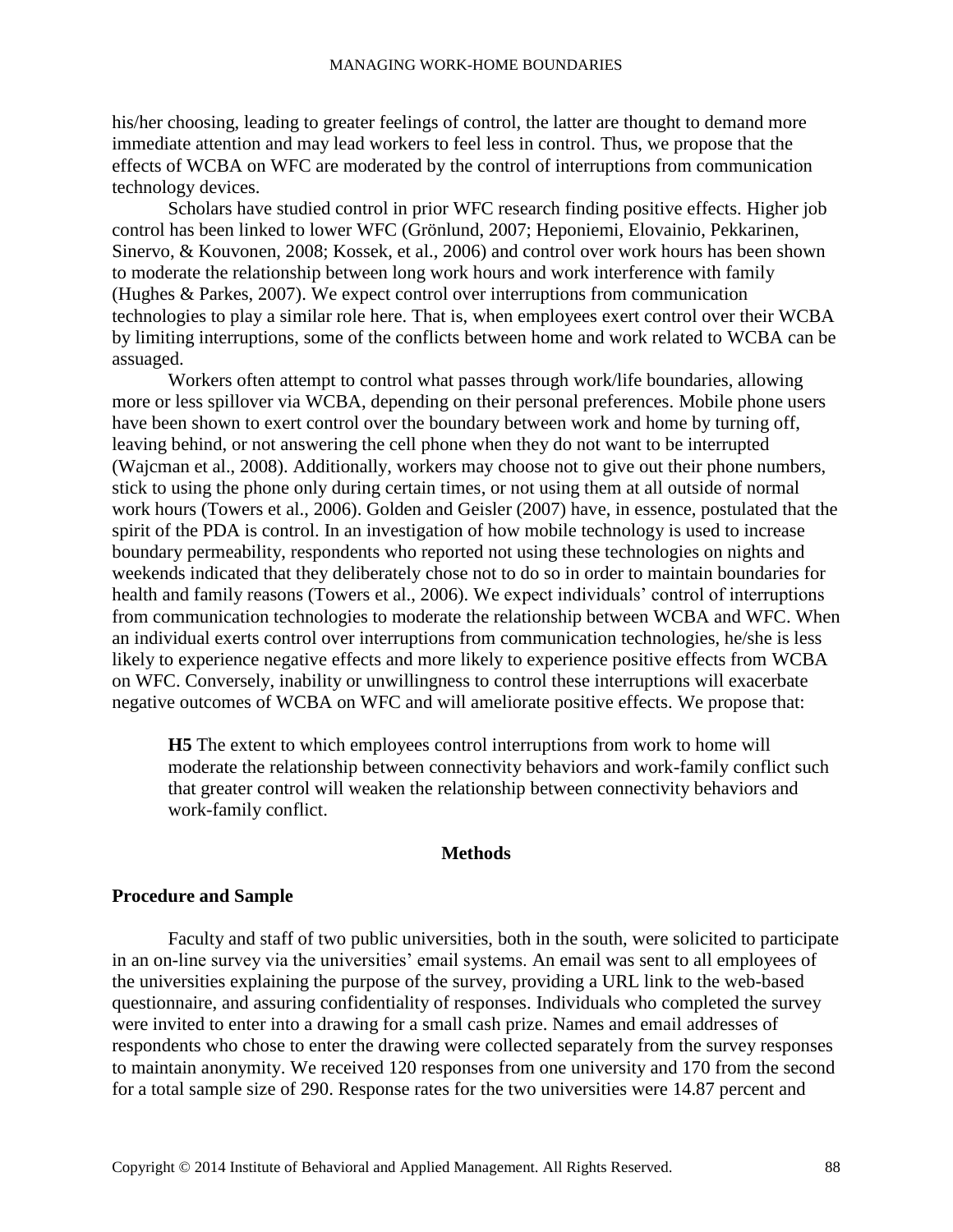20.14 percent respectively. To test for differences in responses to the study variables by university we used t-tests to compare the means for each study variable. There were no significant differences; thus we combined the data from both sites for analysis. Of those responding, 23.4% were managers (including upper-level administrators, deans, directors, department chairs, and supervisors), 44.8% were non-managers (including classified staff and unclassified professional staff), and 31.7% were faculty. The sample was 68.73% female. Of those responding, 3.44% were age 64 or older, 53.61% were ages 45-63, 30.93% were ages 31-44, and 12.03% were age 30 or younger.

# **Measures**

**Workplace norms and policies.** We measured workplace norms using an adaptation of Venkatesh and Davis's (2000) scales for assessing subjective norms and image associated with technology acceptance (Richardson & Benbunan-Fich, 2011). A sample items is "People at work who are important to me think that I should use communication technologies to work after hours." The five items were rated on a seven-point scale with 1=strongly disagree and 7=strongly agree ( $\alpha$ =.85).

Workplace policies were measured by asking whether the employer provided the respondent with or paid for a smart phone, cell, phone, or pager  $(0=no, 1=yes)$ , and whether the employer required the respondent to be connected to the workplace after hours or by phone or pager (0=no,  $1 = yes$ ).

**Role integration preference.** Role integration preference was measured with six items developed by Clark (2002). Because we were interested in the individual's preference (as opposed to the actual extent of role integration), we changed the stem of the item to "my ability to" instead of "I receive", "I have", etc. in the original items. Respondents were asked, "How much of the characteristic do you *personally* feel is *preferable*, or *just enough to give you what you want*? Some people prefer more or less of some family characteristics than others—we want to know how much you personally feel is preferable." A sample item is, "My ability to receive work-related calls while I am at home." The six items  $(\alpha = 91)$  were rated on a seven-point scale with 1=not at all and 7=very much. The items were originally developed to measure boundary permeability and a desire for greater permeability. Individuals with a stronger preference for role integration would arguably indicate a greater desire for permeability as permeability allows workers to accommodate their desired level of integration.

**Family norms and expectations.** Like workplace policies and norms, the scale used to measure family norms and expectations was adapted from Venkatesh and Davis's (2000) scale for subjective norms associated with technology acceptance. The three items were revised to reflect respondents' perceptions of their families' thoughts about using communication technology to work after hours or on weekends. An example is, "Family members think that I should limit when I use communication technologies to work after hours." Our items were written to mirror Venkatesh and Davis' three items measuring subjective norms. The items measuring image were less appropriate for the family domain. Responses were rated on a seven-point scale with 1=strongly disagree and 7=strongly agree ( $\alpha$ =.89).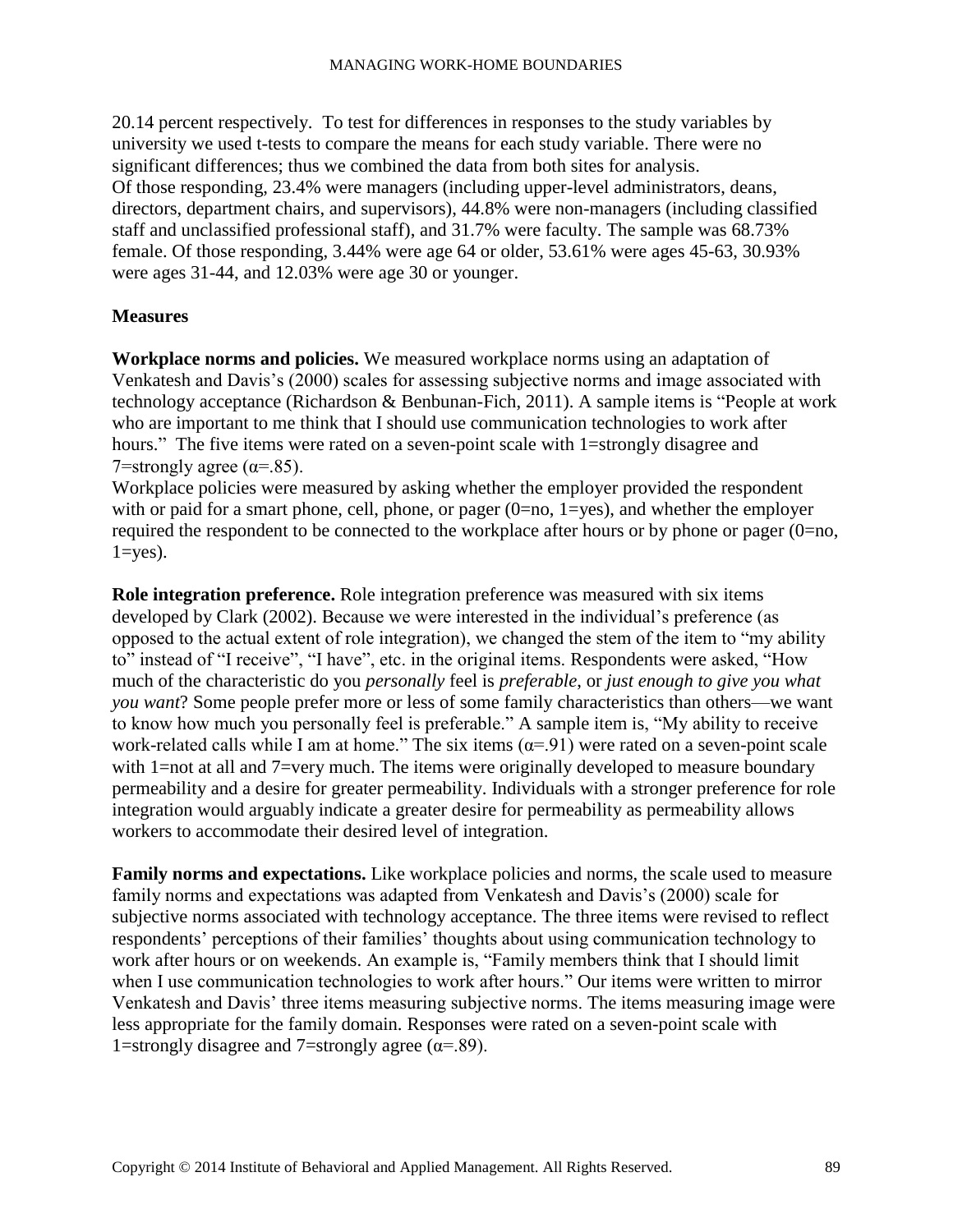**Connectivity behaviors.** We used Richardson and Benbunan-Fich's (2011), measure of duration of WCBA by asking respondents how much time they spend using four communication technology devices (smart phone, mobile phone, laptop computer, desktop computer) to work during non-work time (e.g., before work , after work, during days off). Response categories allowed respondents to indicate their responses in ranges of minutes (none, 1-30 minutes, 31-60 minutes, 61-90 minutes, 91-120 minutes, > 2 hours). Responses for the individual technologies were summed to create an index of WCBA by device. These were then combined to create an overall index of WCBA.

**Control of interruptions**. Eight items measured respondents' attempts to control their use of technology for work purposes. All items were developed from interview questions used by Towers, et al., (2006) to assess how individuals tried to exert some control over how and when they used work extending technology when not at work. Respondents indicated the extent to which they use certain tactics such as turning technology off, or not accessing work e-mail while at home on a five-point scale with 1=never and 5=always ( $\alpha$ =.79).

**Work-family conflict.** Work-family conflict was measured with five items developed by Netemeyer, Boles, and McMurrian, (1996) A sample item is, "Things I want to do at home do not get done because of the demands my job puts on me." The five items ( $\alpha$ = .96) were rated on a seven-point scale with 1=strongly disagree and 7=strongly agree.

**Other study variables.** Respondents were asked to indicate their job type and employer. Job type was dummy coded into the two variables manager and faculty. Manager was coded  $1 =$ manager (including upper-level administrators, deans, directors, department chairs, and supervisors),  $0 =$  non-manager (including classified staff and unclassified professional staff and faculty) and faculty was coded  $1 =$  faculty,  $0 =$  non-faculty (managers and non-managers excluding faculty, as above). Respondents were also asked to indicate the number of hours worked per week outside of designated working hours.

# **Results**

Means, standard deviations, and correlations among the study variables are shown in Table 1. As Table 1 shows, work norms, required connectivity after hours, and level of role integration desired were significantly correlated with WCBA. Work norms, family norms, and WCBA were significantly correlated with work-family conflict. Thus, the correlational data lend preliminary support to our hypotheses.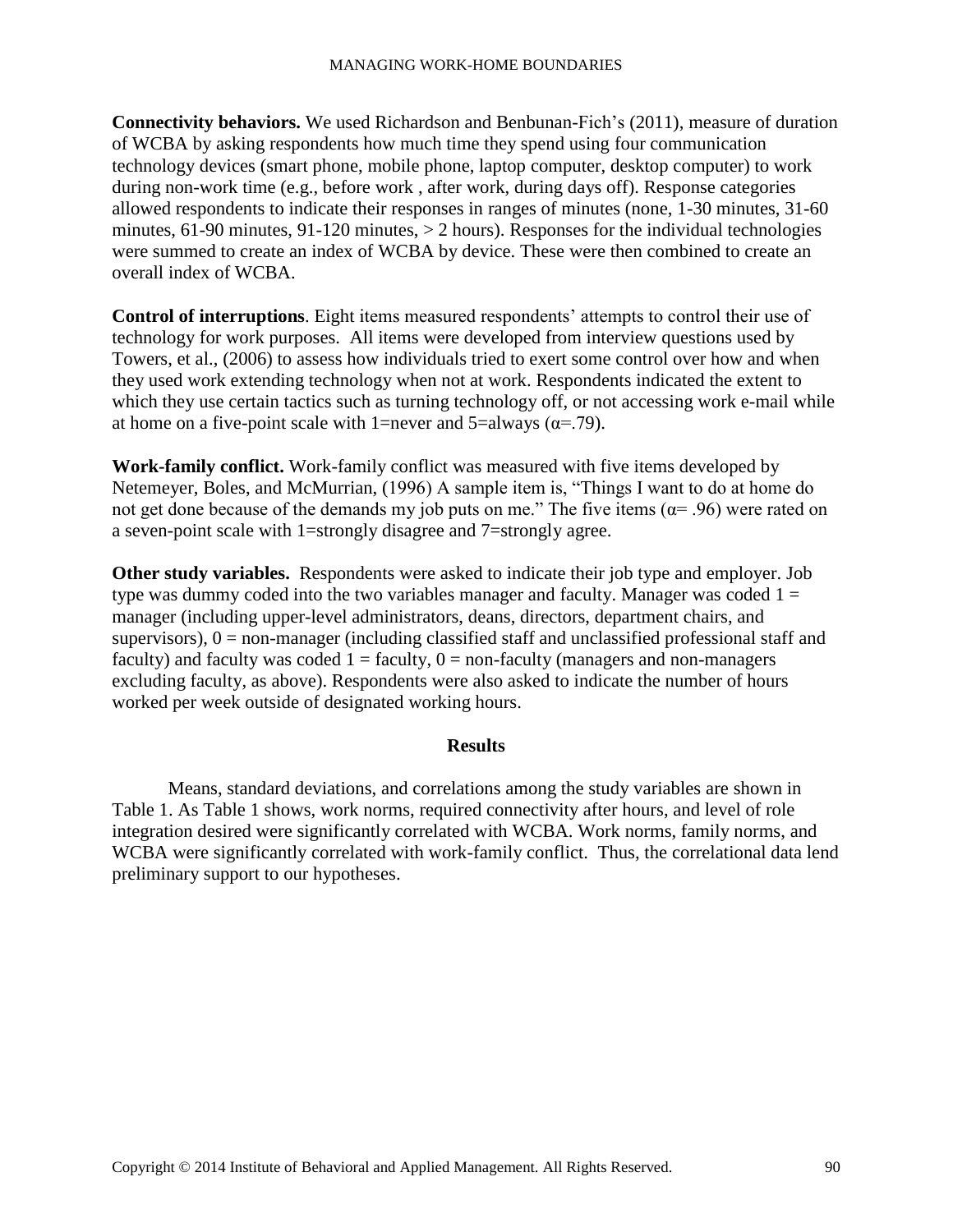|  |  |  |  |  | Table 1 Means, standard deviations, and correlations among study variables |  |  |  |
|--|--|--|--|--|----------------------------------------------------------------------------|--|--|--|
|--|--|--|--|--|----------------------------------------------------------------------------|--|--|--|

|                                               |       | Mean Standard<br>Deviation |                |                      | 3             | 4                            |         | 6                               |      | 8           | 9            | 10    |
|-----------------------------------------------|-------|----------------------------|----------------|----------------------|---------------|------------------------------|---------|---------------------------------|------|-------------|--------------|-------|
| 1. Work Norms                                 | 17.26 | 7.61                       |                |                      |               |                              |         |                                 |      |             |              |       |
| 2. Employer provided communication technology | .07   | .26                        | $.129*$        | $---$                |               |                              |         |                                 |      |             |              |       |
| 3. Requirement for after hours connection     | .23   | .42                        |                | $.223***$ $.352**$   | $\sim$ $\sim$ |                              |         |                                 |      |             |              |       |
| 4. Role integration desired                   | 27.80 | 8.90                       | .152**         | .108                 | .001          | $---$                        |         |                                 |      |             |              |       |
| 5. Family Norms                               | 10.96 | 5.14                       | .228** .010    |                      | .065          | $-255***$                    |         |                                 |      |             |              |       |
| 6. Work connectivity behaviors after-hours    | 8.74  | 6.65                       | .243** .093    |                      |               | $.194***$ $.283**$ $-.069$   |         |                                 |      |             |              |       |
| 7. Work-family conflict                       | 16.98 | 9.37                       | .439**         | .029                 | .085          | .018                         |         | 228** 278** ---                 |      |             |              |       |
| 8. Control of interruptions                   | 21.78 | 6.24                       | .013           | $-.095$              | $-.102$       | $-350***$ $.271***$ $-.128*$ |         |                                 | .005 | $\pi\pi\pi$ |              |       |
| 9. Job type: Manager                          | .23   | .42                        |                | .190** .254** .199** |               | .013                         | .108    | .080                            | .112 | $-.095$     |              |       |
| 10. Job type: Faculty                         | 32    | 47                         | .108           | $-162** - 198**$ 080 |               |                              | $-.092$ | $.177***$ $.271***$             |      | 051         | $-377**$ --- |       |
| 11. Hours per week worked after-hours         | 8.38  | 8.83                       | $.284***$ .027 |                      | .061          |                              |         | $.178** - 118* - 517** - 388**$ |      | $-078$      | .011         | 445** |

\* p < .05; \*\* p < .01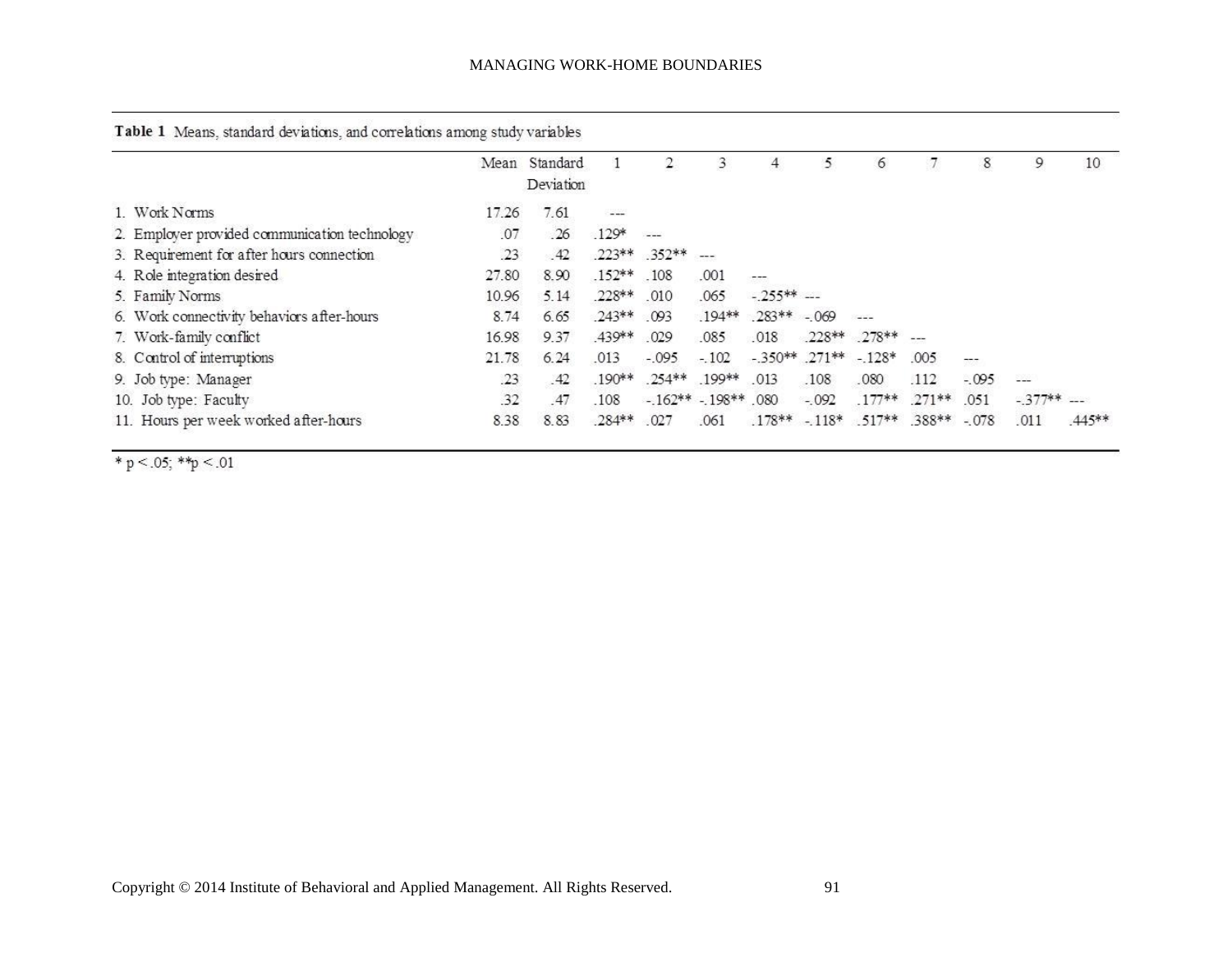We examined the study hypotheses further using hierarchical regression analysis. We used job type and hours worked after hours as control variables. As DiRenzo, Greenhaus, and Weer (2011) indicated, work- and home-based resources and demands may be differentiallyrelated to WFC for those in higher-level jobs versus lower-level jobs. Those with managerial responsibilities are also more likely to need to be connected to the organization outside of work time. Further, faculty members frequently work at home outside of regular working hours. Faculty members generally have a higher degree of autonomy regarding the timing and location of their work outside of scheduled class times and meetings, and thus may have their own definition of "regular working hours." Following Boswell and Olson-Buchanan (2007) we controlled for hours worked after hours. It is important to examine WCBA and hours worked in conjunction with one another.

To test hypotheses 1 through 4, WCBA was regressed on job type (dummy codes for manager and faculty) and hours worked after hours in the first step. Work norms, a requirement to be connected to the workplace after hours, an employer-provided device, level of role integration desired, and family norms, were added in the second step. The results of the regression analysis are shown in Table 2.

| Table 2 Regression predicting work connectivity behavior after-hours |          |                    |            |
|----------------------------------------------------------------------|----------|--------------------|------------|
|                                                                      | $WCBA^a$ |                    |            |
| Step 1                                                               |          |                    |            |
| Job type: Manager                                                    | $.136*$  |                    |            |
| Job type: Faculty                                                    | $-.016$  |                    |            |
| Hours per week worked after hours                                    | .295**   |                    |            |
|                                                                      |          | Equation $F$       | $22.13**$  |
|                                                                      |          | Equation $R^2$     | 0.19       |
| Step 2                                                               |          |                    |            |
| Work norms                                                           | .090     |                    |            |
| Requirement for after hours connection                               | $.177**$ |                    |            |
| Employer-provided communication technology                           | .065     |                    |            |
| Role integration desired                                             | $.278**$ |                    |            |
| Family norms                                                         | .030     |                    |            |
|                                                                      |          | Equation $F$       | $16.75**$  |
|                                                                      |          | Equation $R^2$     | 0.32       |
|                                                                      |          | $\Delta R^2$       | 0.135      |
|                                                                      |          | F for $\Delta R^2$ | $11.15***$ |

<sup>a</sup> Standardized betas

\* p < .05; \*\* p < .01

Hypotheses 1a through 1c examined the influence of workplace policies and norms on WCBA. Hypothesis 1a, predicted that workplace norms that encourage communication between work and home would be associated with higher levels of WCBA. As Table 2 shows, this hypothesis was not supported. Hypothesis 1b predicted that the requirement to be connected after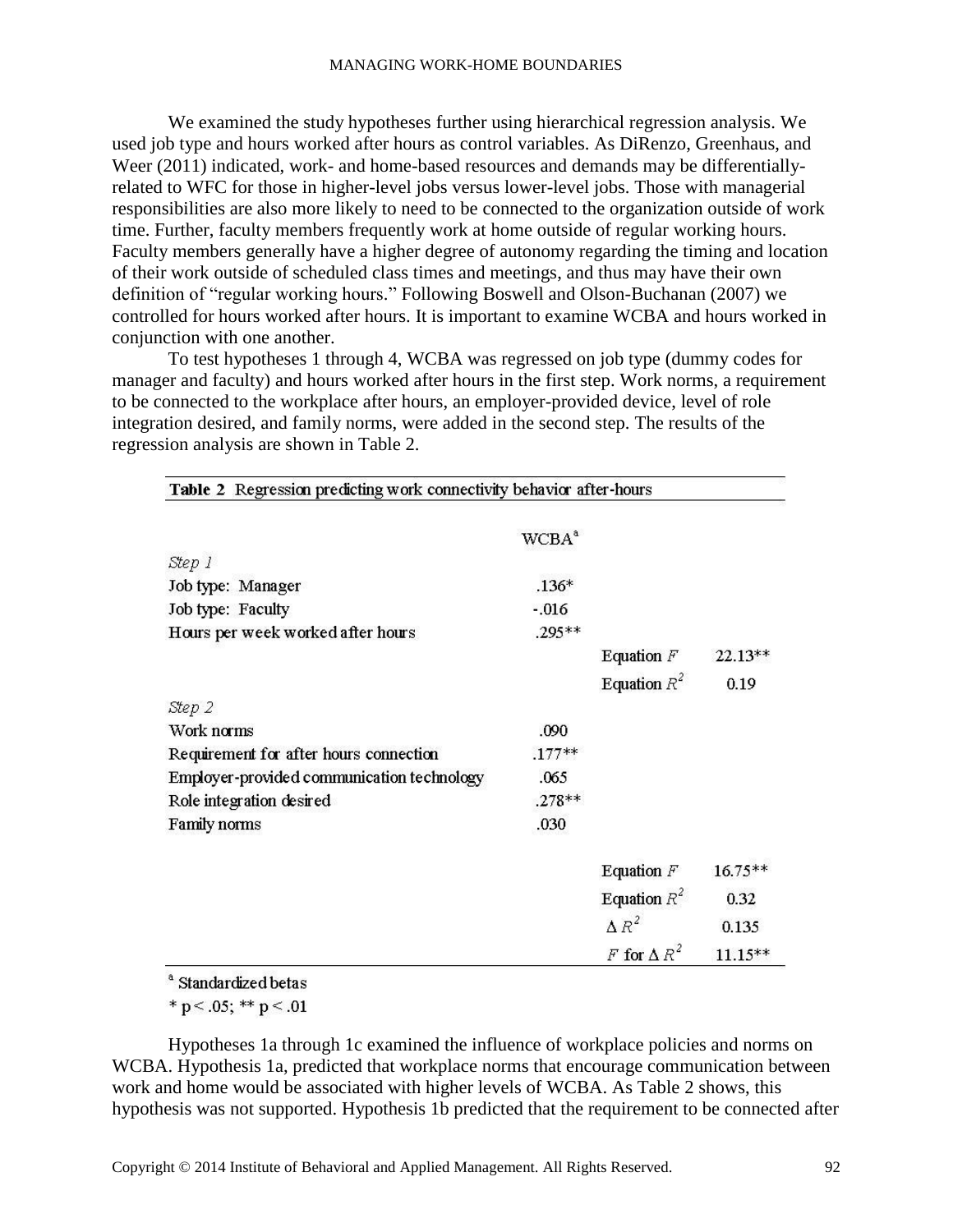regular hours would be associated with greater WCBA. As Table 2 indicates, the requirement to be connected after regular hours was positively associated with WCBA, even after controlling for job type and hours worked after hours, thus supporting hypothesis 1b. Hypothesis 1c, which predicted that providing communication devices would lead to higher levels of WCBA, was not supported. Hypothesis 2 predicted that individual preferences for role integration would be positively associated with higher levels of WCBA. As Table 2 indicates, hypothesis 2 was supported. . Hypothesis 3 predicted that family preferences and norms favoring a low level of integration between work and home would be negatively associated with WCBA. This prediction was not supported.

The relationship between the level of WCBA and WFC was also examined using hierarchical regression analysis. WFC was regressed on the control variables job type and hours worked after hours in the first step, and WCBA was entered in the second. Hypothesis 4 predicted that WCBA would be positively associated with WFC. As Table 3 shows, the relationship between WCBA and WFC above and beyond the control variables was not statistically significant. Thus hypothesis 4 was not supported.

| Table 3 Regression predicting work-family conflict |                       |                       |           |
|----------------------------------------------------|-----------------------|-----------------------|-----------|
|                                                    | Work-family           |                       |           |
|                                                    | conflict <sup>a</sup> |                       |           |
| Job type: Manager                                  | $.187**$              |                       |           |
| Job type: Faculty                                  | $.223**$              |                       |           |
| Hours per week worked after hours                  | $.231**$              |                       |           |
|                                                    |                       | Equation $F$          | 22.77**   |
|                                                    |                       | Equation $R^2$        | 0.19      |
| Connectivity behavior                              | .110                  |                       |           |
|                                                    |                       | Equation $F$          | $17.98**$ |
|                                                    |                       | Equation $R^2$        | 0.203     |
|                                                    |                       | $\Delta R^2$          | 0.009     |
|                                                    |                       | F for $\triangle R^2$ | 3.09      |

<sup>a</sup> Standardized betas

 $p < .05$ ; \*\*  $p < .01$ 

Hypothesis 5 predicted that control of interruptions would moderate the relationship between WCBA and WFC. We also examined the proposed moderator of the relationship between WCBA and WFC using hierarchical regression analysis. WFC was regressed on the control variables in the first step. Control of interruptions and WCBA were added in the second step, and the interaction term was added in the third step. As Table 4 shows, the interaction term was not significant, thus, hypothesis 5 was not supported.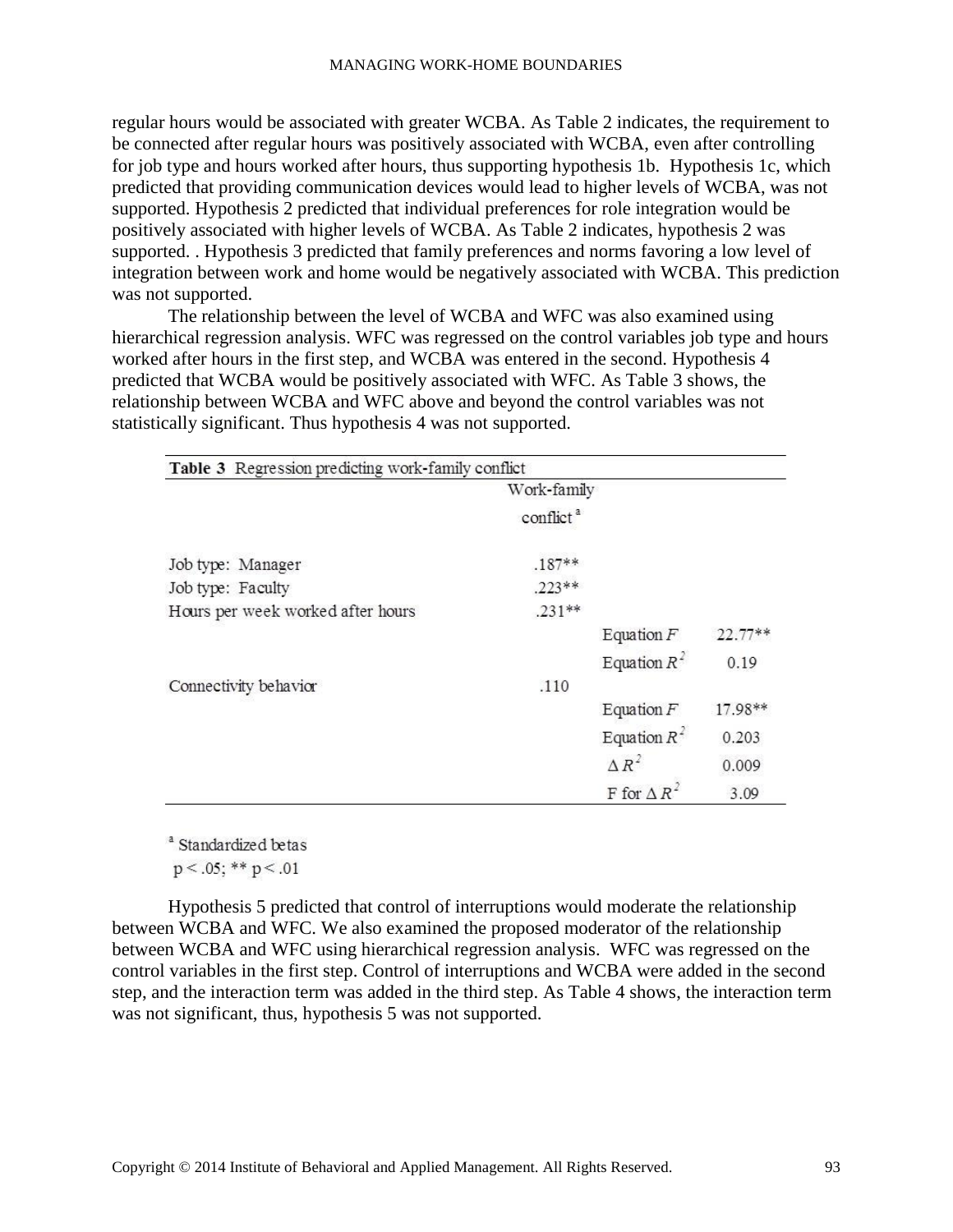#### MANAGING WORK-HOME BOUNDARIES

| Table 4 Moderated egression predicting work-family conflict |                       |                       |           |
|-------------------------------------------------------------|-----------------------|-----------------------|-----------|
|                                                             | Work-family           |                       |           |
|                                                             | conflict <sup>a</sup> |                       |           |
| Job type: Manager                                           | $.190**$              |                       |           |
| Job type: Faculty                                           | .219**                |                       |           |
| Hours per week worked after hours                           | $.236**$              |                       |           |
|                                                             |                       | Equation $F$          | $22.77**$ |
|                                                             |                       | Equation $R^2$        | 0.19      |
| <b>WCBA</b>                                                 | $-.002$               |                       |           |
| Control of interruptions                                    | .003                  |                       |           |
|                                                             |                       | Equation $F$          | 14.48**   |
|                                                             |                       | Equation $R^2$        | 0.204     |
| WCBA * Control of interruptions                             | .121                  |                       |           |
|                                                             |                       | Equation $F$          | $12.11**$ |
|                                                             |                       | Equation $R^2$        | 0.205     |
|                                                             |                       | $\Delta R^2$          | 0.001     |
|                                                             |                       | F for $\triangle R^2$ | 0.379     |

<sup>a</sup> Standardized betas

 $p < .05$ ; \*\*  $p < .01$ 

# **Discussion**

In this study, we examined antecedents of the use of WCBA to remain connected to the workplace consistent with Boswell and Olson-Buchanan's (2007) call to examine additional antecedents of WCBA. The study built upon boundary theory (Ashforth, et al., 2000) and border theory (Clark, 2000). We further examined the relationship between WCBA and WFC. The finding that a requirement to be connected after hours (a workplace policy) was significantly associated with WCBA is consistent with Richardson and Benbunan-Fich, (2011). Consistent with the predictions of Ashforth et al., (2000) role integration preference was associated with level of WCBA. This suggests that employees who preferred a high level of integration, and thus more permeable boundaries, may have used WCBA to blur the boundaries between work and home. The finding that work norms were not significantly associated with WCBA when job type and hours worked after hours were controlled diverges from that of Boswell and Olson-Buchanan (2007). It should be noted, however, that although they also studied university employees, their sample did not include faculty. The fact that employer-provided communication devices were not significantly correlated with WCBA is very likely due to the low variance in employer-provided devices. Seven percent of the sample had communication devices supplied by the employer; however, many respondents were engaging in WCBA using personally-owned devices.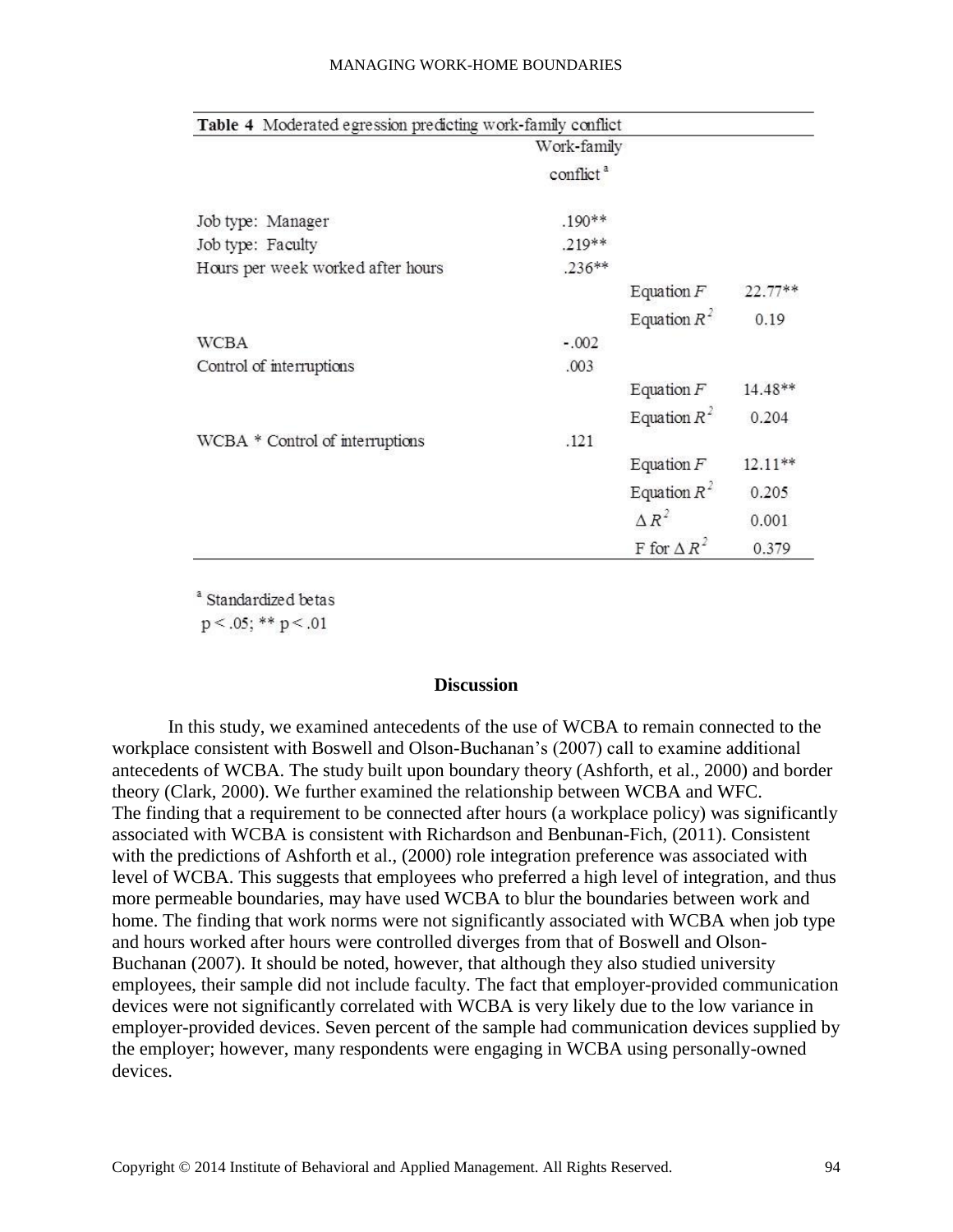While family norms were not associated with WCBA, they were significantly correlated with acting to control the interruptions from work to home. This suggests that while family norms may not have affected the frequency or duration of WCBA, they may have affected the times of day when workers connected to the workplace. This finding is consistent with border theory (Clark, 2000) which proposes that border keepers play a role in determining the permeability of the borders between home and work. Controlling when and how WCBA is used to cross borders or boundaries between domains is also consistent with recent research investigating the tactics individuals use to manage boundaries between home and work. According to Kreiner, et al., (2009), individuals limit boundary violations through a variety of work tactics including leveraging technology. Kelly and Moen (2007) also propose that schedule control will be associated with lower levels of WFC.

The finding that WCBA was not a significant predictor of WFC when job type and hours worked after hours were controlled diverges from that of Boswell and Olson-Buchanan (2007) as well as from Golden's (2011) finding that performing telecommuting work during nontraditional hours was associated with higher levels of WFC. This result highlights the importance of controlling for job type and hours worked. It is also consistent with Adkins and Premeaux's (2012) finding that the number of hours worked, regardless of location, was associated with WFC. Future studies should examine whether the use of technology to remain connected to the workplace increases hours worked, or simply gives employees flexibility in the location of work.

Diverging from the literature on control (e.g. Hughes & Parkes, 2007; Kossek, et al., 2006), the control of interruptions did not moderate the relationship between WCBA and WFC. As noted previously, family norms were significantly associated with control of interruptions; therefore, such norms may have resulted in behaviors that lessened WFC. It should further be noted that control of interruptions is significantly correlated with role integration preference. Thus, individuals may have acted on their preference by actively managing the interruptions from work.

Our findings also highlight the importance of considering hours worked after hours and job type when examining the relationship between WCBA and WFC. WCBA was highly correlated with hours worked after hours ( $r = .52$ ,  $p < .01$ ). This correlation raises an important question for future research, specifically whether the ability to remain connected to the workplace after hours increases the number of hours that individuals work. Clearly, this causal relationship should be examined in future research. WCBA was also significantly associated with faculty jobs ( $r = .44$ ,  $p < .01$ ). Faculty reported the highest levels of WCBA, followed by managers and non-managers (means = 10.5, 9.7 and 7.0, respectively). Faculty also reported the highest level of WFC followed by managers and non-managers (means = 20.7, 18.9, and 13.4, respectively). Additionally, faculty reported the highest number of hours worked after regular hours, followed by managers and non-managers (means = 14.1, 8.6, and 4.2, respectively). Thus, the very nature of some jobs demands higher levels of WCBA after regular work hours. The jobs represented in this study also have varying degree of schedule control. Kelly and Moen (2007) define schedule control as "…. the ability to determine when one works, where one works, and perhaps how many hours one works…… (p. 491)." Faculty jobs are often characterized by a relatively high degree of schedule control, while staff positions are often less flexible. Examining WCBA in such a sample has implications extending beyond the academic setting given the trend toward more flex-time, flex-place jobs. Clearly, the relationships among work characteristics, family norms, and the use of WCBA to manage boundaries between work and home are complex. Further, although faculty have a great deal of flexibility in choosing when to work and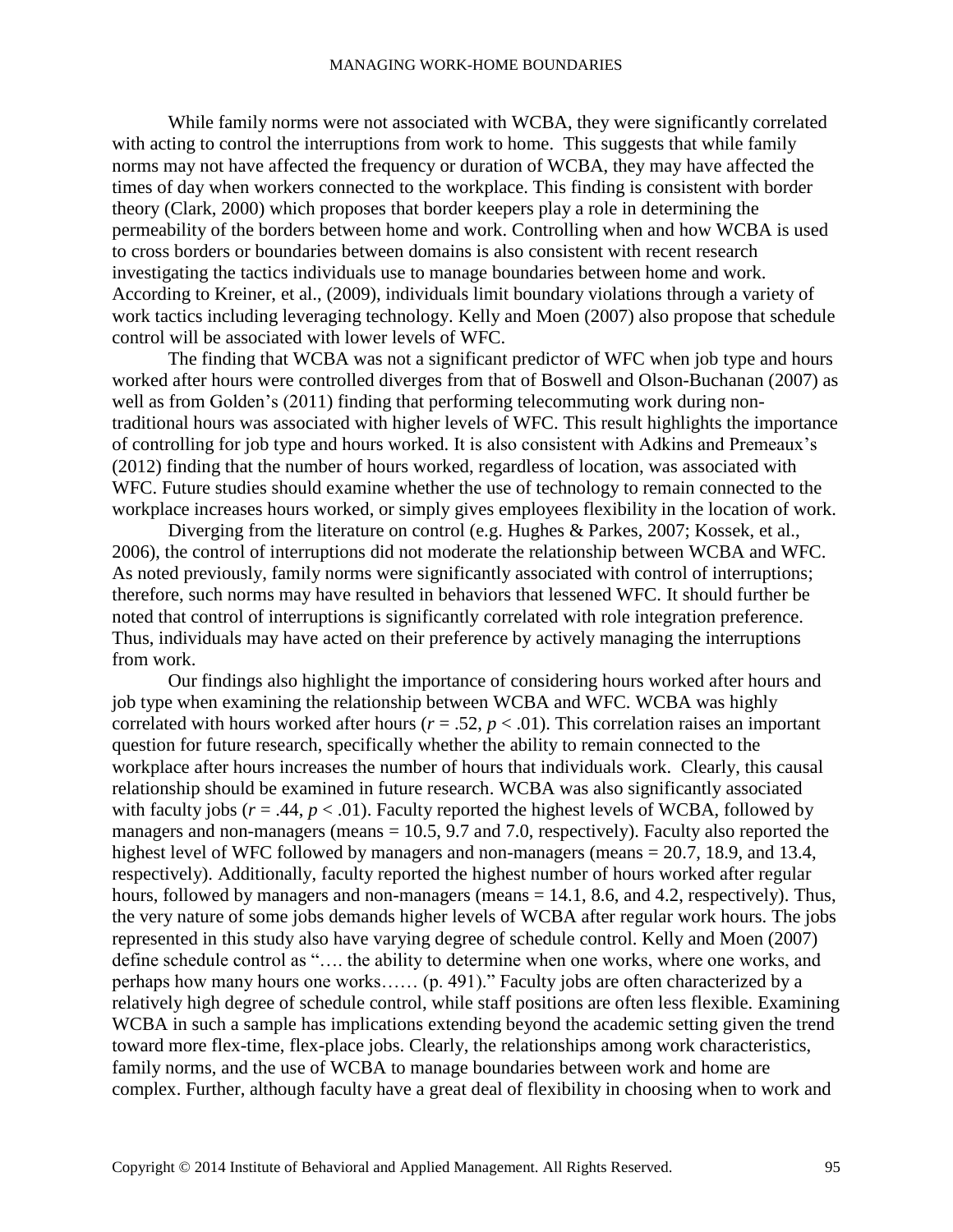even to some extent their work location, it is argued here that each faculty member may have his/her own implicit definition of what constitutes work and non-work time and respond to afterhours connectivity to the workplace accordingly.

# **Strengths, Limitations, and Future Research**

A strength of our research is that it is field research examining employees at a variety of job types within an organization. It is important that future research draw upon a broad array of types of organizations that provide a range of workplace rules, demands, and norms. Future research should also continue to examine workers in a variety of jobs, consistent with DiRenzo, Greenhaus, and Weer's (2011) observations that the relationship between work and family demands and WFC may be affected by job type. Given the proliferation of new communication technologies which provide both increased opportunities and expectations for connection across the boundaries between work and family, it is important that we better understand how WCBA may be associated with WFC. This is especially important in light of the fact that these communication technologies are facilitating a trend toward flex-time and flex-place work policies. We must also consider that boundaries between home and work are differentially permeable and that worker preferences for integration versus segmentation are not static. Future studies should consider individual boundary management profiles (e.g. Kossek et al., 2012). Longitudinal research may be employed to assess the dynamic nature of these preferences. Further, as Valcour and Hunter (2005) noted, the mere availability of technology may drive perceptions that after-hours connectivity is desirable. Future research should examine such perceptions.

We used Richardson and Benbunan-Fich's (2011) measure of WCBA which assessed the duration of WCBA at various times of the day. This measure does require participants to estimate their levels of WCBA. In future studies it may be fruitful for participants to be prompted to record actual WCBA when prompted by an alarm similar to the study design used by Williams and Alliger (1994) to examine work-family spillover. A limitation of the study is the fact that all variables were measured using self-reports. The fact that some variables, such as job type and whether the employer provided communication technology, are objective in nature lessens the concerns of using self-reported data to some extent. Survey responses were anonymous, and as Conway and Lance (2010) noted, anonymity may reduce response bias.

# **Implications for Practice**

The findings suggest that employees who desire a greater degree of role integration will be more likely to use communication devices to connect with the workplace after hours. Not surprisingly, workplace requirements to be connected after hours also led to WCBA. The finding that WCBA was not associated with WFC when job type and hours worked after hours were controlled suggests that hours worked rather than how the work occurred is more strongly related to WFC. Thus, employees and their managers should be conscious of the employee using communication devices to connect with the workplace after hours only when it is necessary for the operation of the organization (for example, emergency personnel) or when it enables employees who prefer higher levels of role integration to achieve such integration. For example, parents of school-age children may prefer to be able to leave the workplace early to pick their child up from school in the afternoon, and resume working from home later in the evening.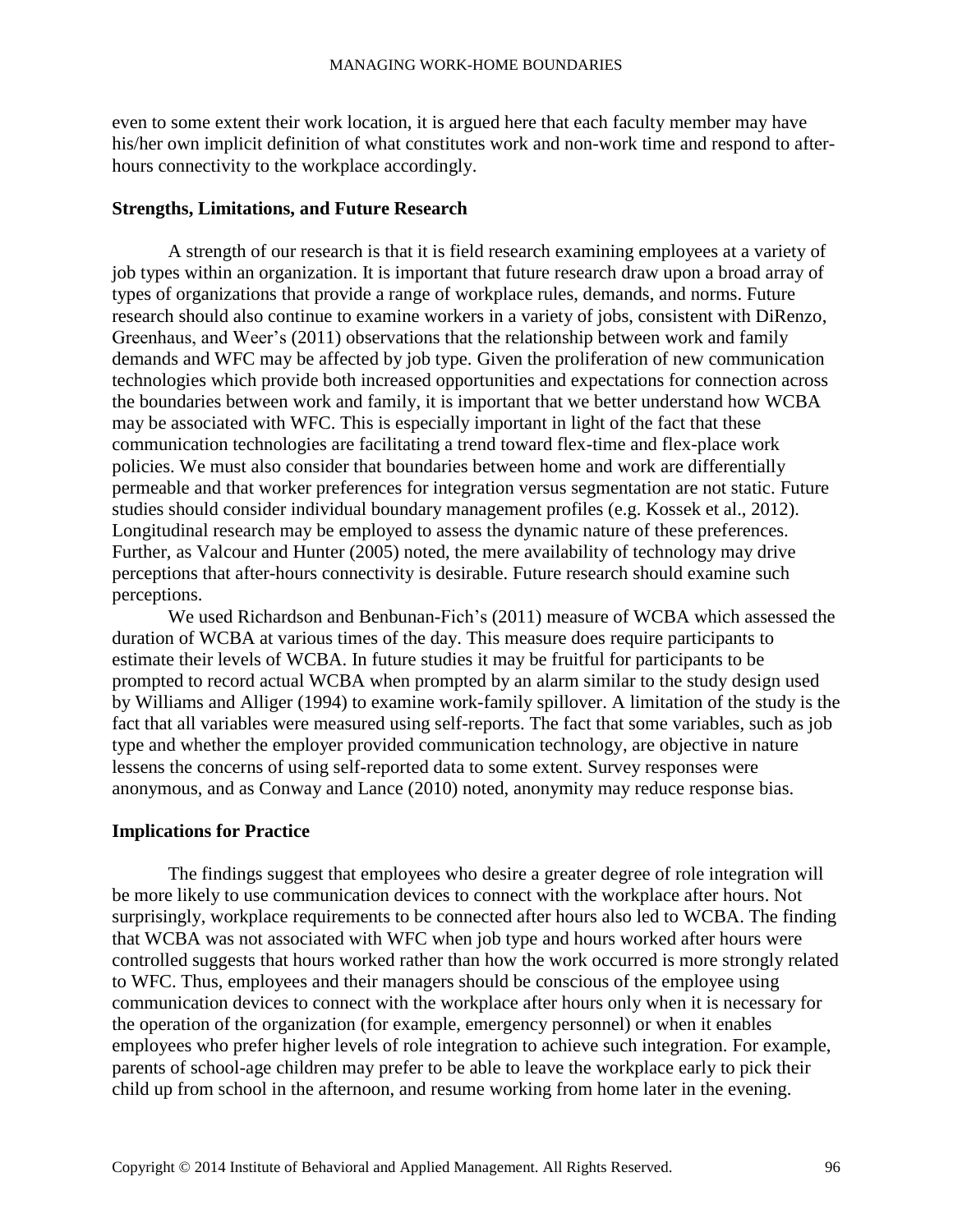Employees and their managers should both be conscious of how communication devices are used and guard against using them to simply extend work hours. Managers may consider actively creating workplace norms promoting work life balance. Employees may consciously guard their time and allow their work after-hours to match their role integration preferences. The findings also suggest that family members may influence employees' choices to control interruptions from communication devices rather than the absolute use of such devices. Again, such behavioral control may allow employees who prefer a higher degree of role integration to meet family needs as well as the demands of the workplace. This finding emphasizes the importance of communicating explicitly with family members regarding actively managing work life balance.

# **Conclusion**

This study showed that requirements for after-hours connections and role integration preference were associated with the use of technology for after-hours connectivity to the workplace. Apparently, workers use communication technology to meet employer demands for after-hours communication as well as to satisfy their own preference for work-life integration. The relationship between WCBA and WFC was not significant when job level and hours worked after hours were controlled suggesting that while the availability of communication technology plays a role in managing the boundaries between work and home, job type and total hours worked may be more important. Fit between the job type and preferences for role integration is likely to have an effect on whether the employee experiences WFC or other forms of distress from WCBA. Clearly, the network of relationships between work and home variables is complex.

### **References**

- Adkins, C. L. & Premeaux, S. F. (2012). Spending Time: The Impact of Hours Worked on Work-Family Conflict. *Journal of Vocational Behavior, 80,* 380-389. doi: 10.1016/j.jvb.2011.09.003
- Ashforth, B. E., Kreiner, G. E., & Fugate, M. (2000). All in a day's work: Boundaries and micro role transitions. *Academy of Management Review*, *25,* 472-491. doi: 10.5465/AMR.2000.3363315
- Batt, R. & Valcour P.M. (2003). Human resources practices as predictors of work-family outcomes and employee turnover. *Industrial Relations*, *42,* 189-220. doi: 10.1111/1468- 232X.00287
- Boswell, W. R., & Olson-Buchanan, J. B. (2007). The use of communication technologies after hours: The role of work attitudes and work-life conflict. *Journal of Management*, *33,*  592-610. doi: 10.1177/0149206307302552
- Boyar, S. L., Maertz, C. P., Mosley, D. C., & Carr, J. C. (2008). The impact of work/family demand on work/family conflict. *Journal of Managerial Psychology*, *23*, 215-235. doi: 10.1108/02683940810861356
- Burke, M. E. (2004). *Generational Differences Survey Report.* Alexandria, VA: Society for Human Resource Management.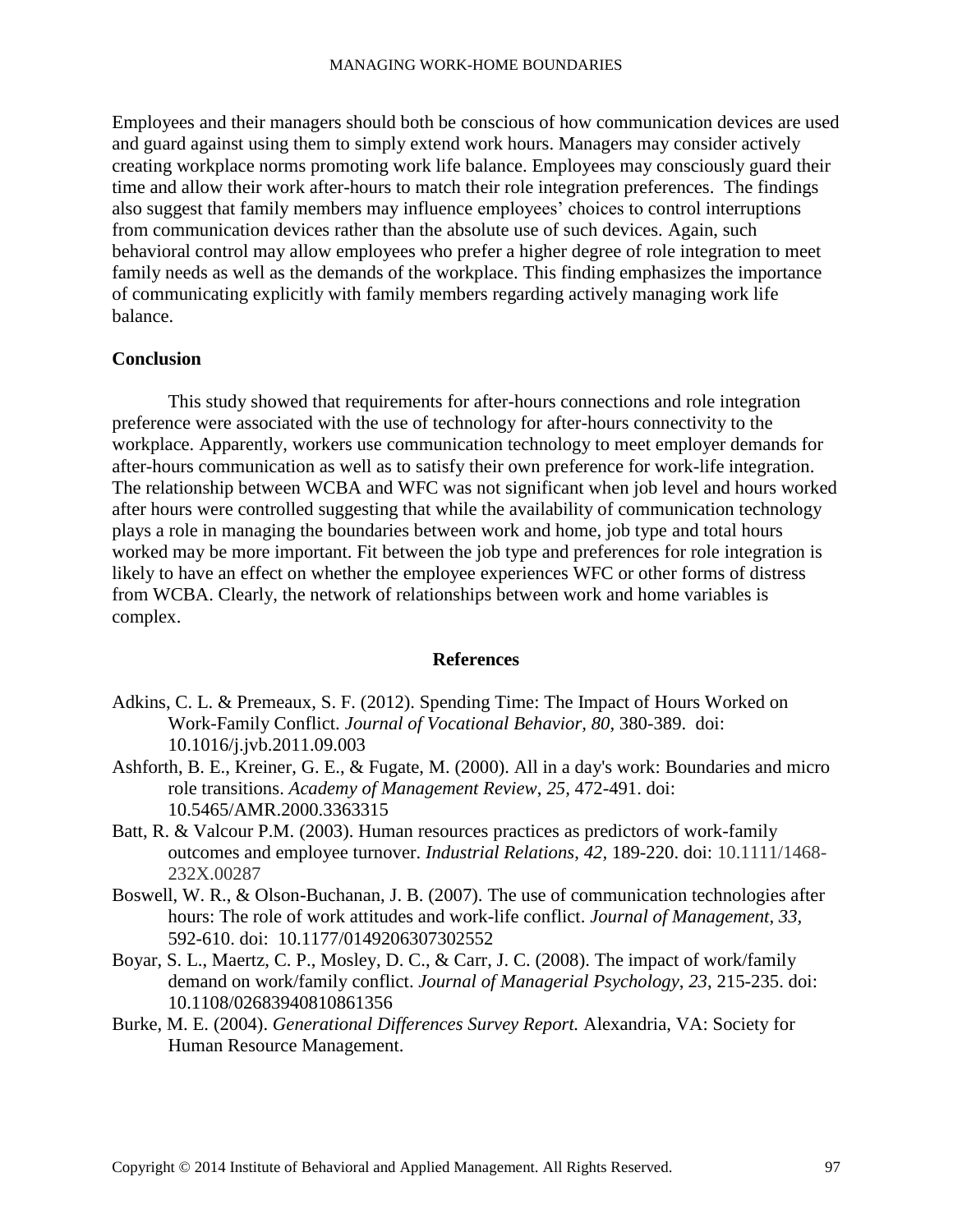- Chesley, N. N. (2005). Blurring boundaries? Linking technology use, spillover, individual distress, and family satisfaction. *Journal of Marriage and Family*, *67,* 1237-1248. doi:10.1111/j.1741-3737.2005.00213
- Clark, S. C. (2000). Work-family border theory: A new theory of work-family balance. *Human Relations*, *53,* 747-770. doi: 10.1177/0018726700536001
- Clark, S. C. (2002). Communicating across the work/home border. *Community, Work, & Family. 5,* 23-48. doi: 10.1080/13668800020006802
- Conway, J. M. & Lance, C. E. (2010). What reviewers should expect from authors regarding common method bias in organizational research. *Journal of Business and Psychology, 25,* 325-344. doi: 10.1007.s10869-010-9181-6
- Desrochers, S. & Sargent, L. D. (2004). Boundary/border theory and work-family integration. *Organization Management Journal, 1,* 40-48.
- DiRenzo, M. S., Greenhaus, J. H., & Weer, C. H. (2011). Job level, demands, and resources as antecedents of work-family conflict. *Journal of Vocational Behavior*, *78*, 305-314. doi: 10.1016/j.jvb.2010.10.002
- Eby, L. T., Casper, W. J., Lockwood, A., Bordeaux, C., & Brinley, A. (2005). Work and family research in IO/OB: Content analysis and review of the literature (1980-2002). *Journal of Vocational Behavior, 66*, 124-197. doi: 10.1016/j.jvb.2003.11.003
- Edwards, J. & Rothbard, N, (1999). Work and family stress and well-being: An examination of person-environment fit in the work and family domains. *Organizational Behavior and Human Decision Processes, 77, 85-129.* doi: 10.1006/obhd.1998.2813
- Fenner, G. H. & Renn, R. W. (2004). Technology-assisted supplemental work: Construct definition and a research framework. *Human Resource Management*, *43*, 179-200. 10.1002/hrm.20014
- Fishbein, M., & Ajzen, I. (1975). *Belief, attitude, intention, and behavior: An introduction to theory and research*. Reading, MA: Addison-Wesley Pub. Co.
- Galinsky, E., Kim, S. S., & Bond, J. T. (2001). *Feeling overworked: When work becomes too much*. New York: Families and Work Institute.
- Golden, T. D. (2011). Altering the effects of work and family conflict on exhaustion: Telework during traditional and nontraditional work hours. *Journal of Business and Psychology*, Published online 06 November 2011. doi: 10.1007/s10869-011-9247-0
- Golden, A., & Geisler, C. (2007). Work-life boundary management and the personal digital assistant. *Human Relations*, *60*, 519-551. doi: 10.1177/0018726707076698
- Greenhaus, J. H., & Beutell, N. J. (1985). Sources of conflict between work and family roles.
- *Academy of Management Review*, *10*, 76-88. doi: 10.5465/AMR.1985.4277352
- Grönlund, A. (2007). More control, less conflict? Job demand-control, gender and work-family conflict. *Gender, Work and Organization, 14*, 476-497. doi: 10.1111/j.1468- 0432.2007.00361.x
- Heponiemi, T., Elovainio, M., Pekkarinen, L., Sinervo, T., & Kouvonen A. (2008). The effects of job demands and low job control on work-family conflict: The role of fairness in decision making and management. *Journal of Community Psychology, 36*, 387-398. doi: 10.1002/jcop.20200
- Hughes, E. L. & Parkes, K. R. (2007). Work hours and well-being: The roles of work-time control and work-family interference. *Work & Stress, 21*, 264-278. doi: 10.1080/02678370701667242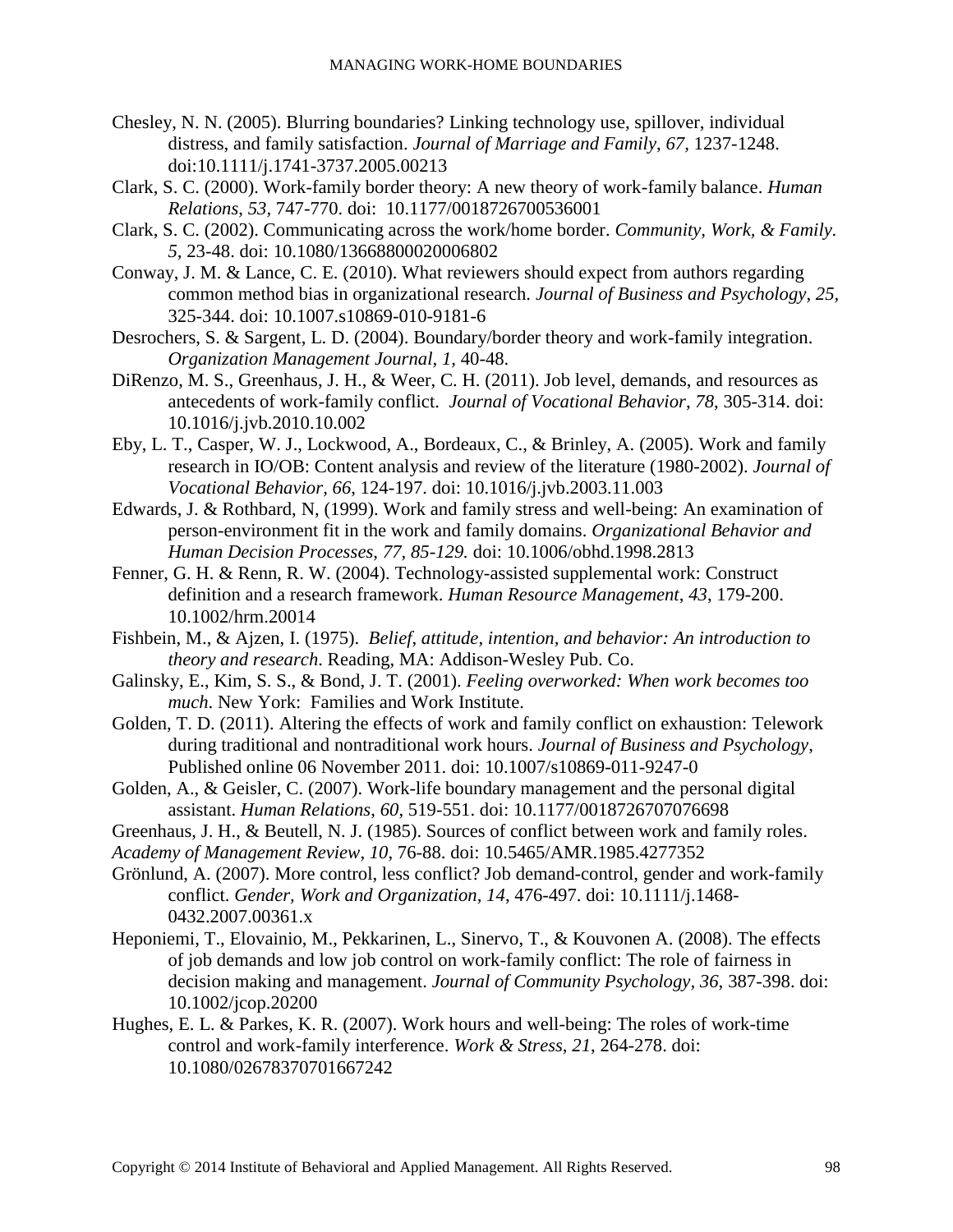- Kelly, E. L. & Moen, P. (2007). Rethinking the clockwork of work: Why schedule control may pay off at work and at home. *Advances in Developing Human Resources*, *9*, 487-506. doi: 10.1177/1523422307305489
- Kossek, E. E., Lautsch, B. A., & Eaton, S. C. (2006). Telecommuting, control, and boundary management: Correlates of policy use and practice, job control, and work-family effectiveness. *Journal of Vocational Behavior, 68*, 347-367. doi: 10.1016/j.jvb.2005.07.002
- Kossek, E. E., Ruderman, M. N., Braddy, P. W., & Hannum, K. M. (2012). Work-nonwork boundary management profiles: A person-centered approach. *Journal of Vocational Behavior, 81,* 112-128. doi: 10.1016/j.jvb.2012.04.003
- Kreiner, G. E. (2006). Consequences of work-home segmentation or integration: a personenvironment fit perspective. *Journal of Organizational Behavior, 27*, 485-507. doi: 10.1002/job.386
- Kreiner, G. E., Hollensbe, E.C. & Sheep, M. L. (2009). Balancing borders and bridges: Negotiating the work-home interface via boundary work tactics. A*cademy of Management Journal, 52*, 704-730. doi: 10.5465/AMJ.2009.43669916
- Netemeyer, R. G., Boles, J. S., & McMurrian, R. (1996). Development and validation of workfamily and family-work conflict scales. *Journal of Applied Psychology, 81*, 400-410. doi: [10.1037//0021-9010.81.4.400](http://dx.doi.org/10.1037/0021-9010.81.4.400)
- Olson-Buchanan, J. B., & Boswell, W. R. (2006). Blurring boundaries: Correlates of integration and segmentation between work and nonwork. *Journal of Vocational Behavior*, *68*, 432- 445. doi: 10.1016/j.jvb.2005.10.006
- Powell, G. N., & Greenhaus, J. H. (2010). Sex, gender, and the work-to-family interface: Exploring negative and positive interdependencies. *Academy of Management Journal*, *53*, 513-534. doi: 10.5465/AMJ.2010.51468647
- Richardson, K. M. & Benbunan-Fich, R. (2011). Examining the antecedents of work connectivity behavior during non-work time. *Information and Organization, 21,* 142-160. doi:10.1016/j.infoandorg.2011.06.002
- Richardson, K. M., & Rothstein, H. R. (2008), "*Examining the situational and individual correlates of workplace connectivity behavior",* paper presented at Academy of Management Annual Meeting, Anaheim, CA. doi:10.5465/AMBPP.2008**.**33641774
- Rothbard, N. P., Phillips, K. W., & Dumas, T. L. (2005). Managing multiple roles: Work-family policies and individuals' desires for segmentation. *Organization Science*, *16*, 243-258. doi: 10.1287/orsc.1050.0124
- Rothberg, D. (2006, June 9). BlackBerry on the beach: You call this a real vacation? *EWeek*. Available from [http://www.eweek.com/c/a/IT-Management/BlackBerry-on-the-Beach-](http://www.eweek.com/c/a/IT-Management/BlackBerry-on-the-Beach-You-Call-This-a-Vacation)[You-Call-This-a-Vacation,](http://www.eweek.com/c/a/IT-Management/BlackBerry-on-the-Beach-You-Call-This-a-Vacation) (accessed 19 February, 2009).
- Schlosser, F. K. (2002). So, how do people really use their handheld devices? An interactive study of wireless technology use. *Journal of Organizational Behavior, 23*, 401-423. doi: 10.1002/job.146
- Sonnentag, S. (2003). Recovery, work engagement, and proactive behavior: A new look at the interface between nonwork and work. *Journal of Applied Psychology*, *88*, 518-528. Doi: 10.1037/0021-9010.88.3.518
- Towers, I., Duxbury, L., Higgins, C., & Thomas, J. (2006). Time thieves and space invaders: Technology, work and the organization. *Journal of Organizational Change Management*, *19,* 593-618*.* doi: [10.1108/09534810610686076](http://dx.doi.org/10.1108/09534810610686076)